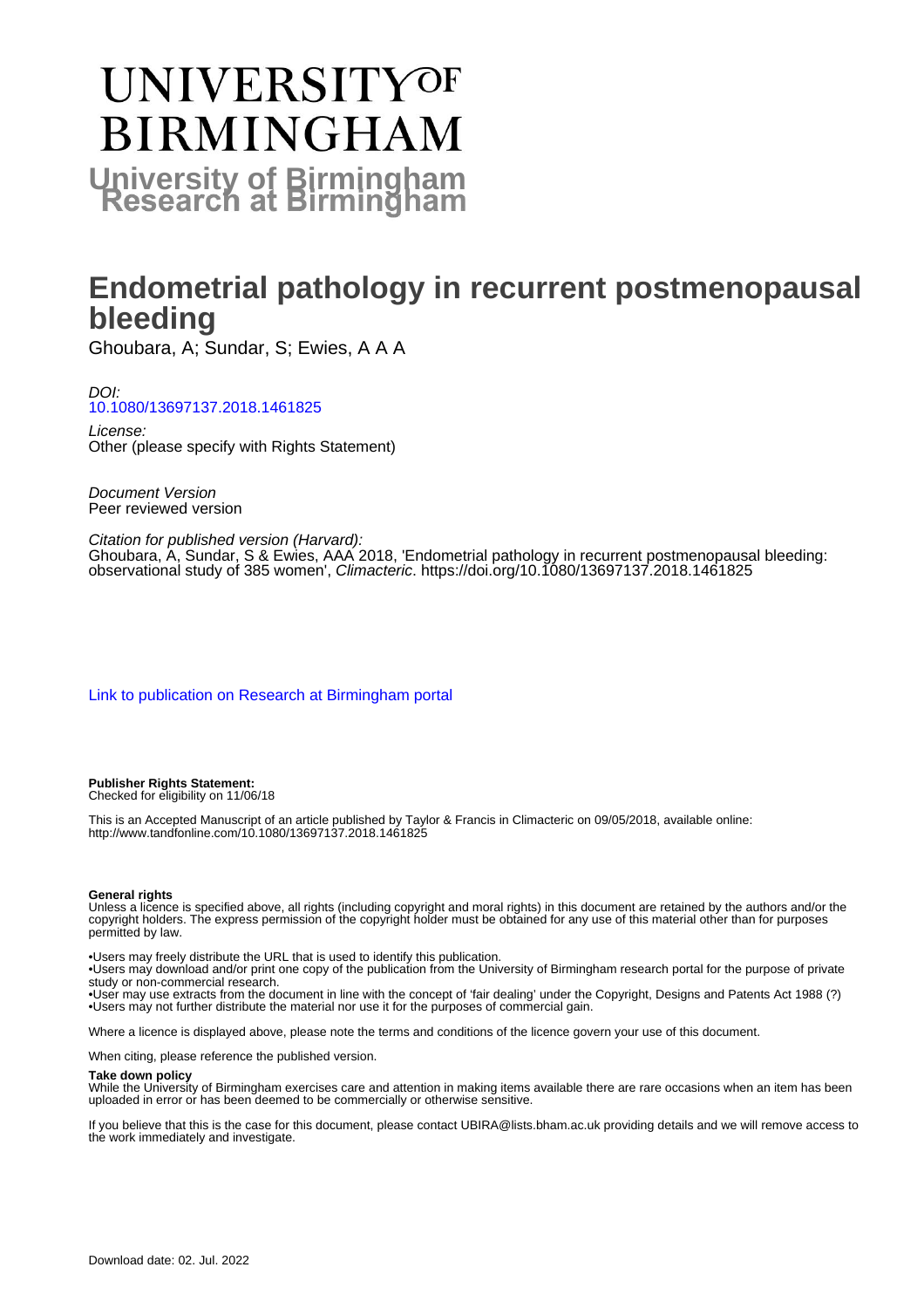## **Endometrial pathology in recurrent postmenopausal bleeding – observational study of 385 women**

Ahmed Ghoubara<sup>a,b,c</sup>, Sudha Sundar<sup>a,c</sup>, Ayman Ewies<sup>a,c</sup>

*a Institute of Cancer and Genomic Sciences, University of Birmingham, Birmingham, UK b Obstetrics and Gynecology department, Aswan University, Aswan, Egypt c Gynaecology Department, Sandwell and West Birmingham Hospitals NHS Trust, Birmingham, UK*

## **Authors biography**

1- Ahmed Ghoubara, MBChB, MSc, Research Fellow in The Institute of Cancer and Genomic Sciences, University of Birmingham, UK and Sandwell and West Birmingham Hospitals NHS Teaching Trust, Birmingham, UK and Assistant Lecturer in Obstetrics Gynecology, Aswan University, Egypt.

2- Sudha Sundar, MBBS, MPhil, MRCOG, Senior Lecturer in Gynecological Oncology and Honorary Consultant, Institute of Cancer and Genomic Sciences, University of Birmingham, UK, Sandwell and West Birmingham Hospitals NHS Teaching Trust, Birmingham, UK.

3- Ayman A A Ewies, MBChB, MSc, MD, FRCOG, Consultant in Gynecology, Sandwell and West Birmingham Hospitals NHS Teaching Trust, UK and Honorary Senior Lecturer, The College of Medical & Dental Sciences, University of Birmingham, UK.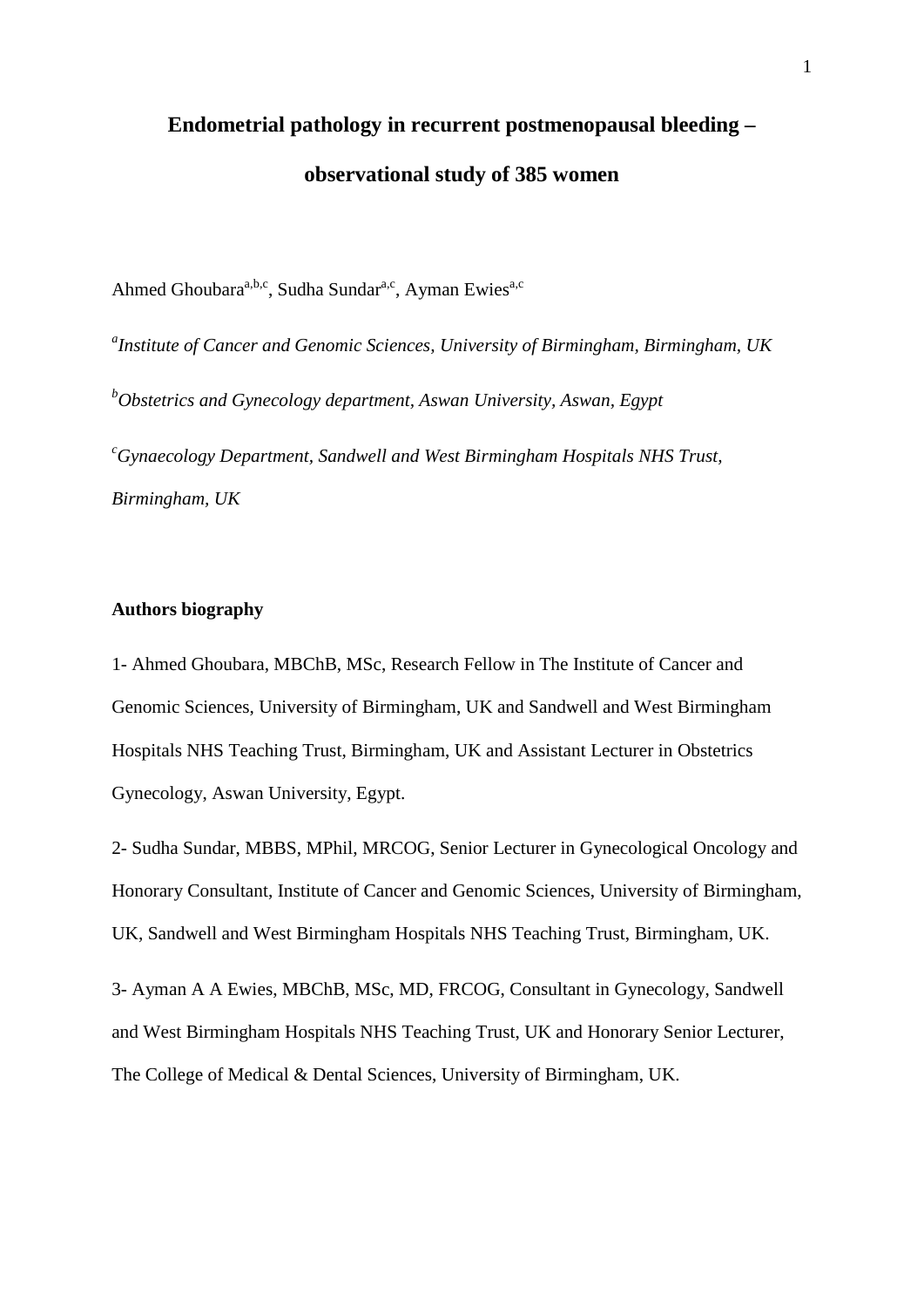## **Corresponding Author**

Mr Ayman Ewies

Postal Address: Pan Birmingham Gynecological Cancer Centre, Birmingham City Hospital,

Dudley Road, Birmingham B18 7QH, UK

E-mail: [aymanewies@hotmail.com;](mailto:aymanewies@hotmail.com) [ayman.ewies@nhs.net](mailto:ayman.ewies@nhs.net)

Tel: 01215074042

Fax: 01215075680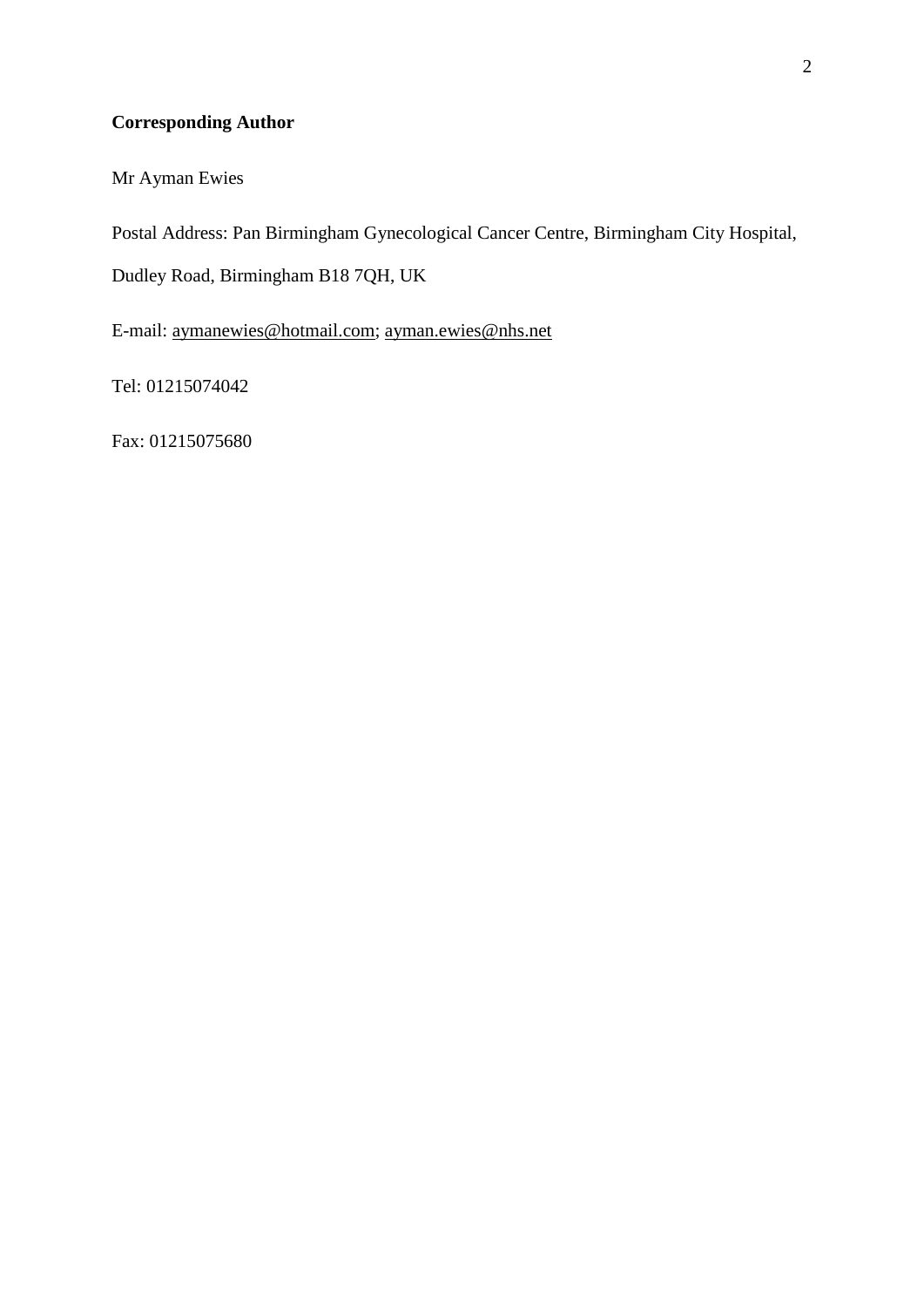## **Endometrial pathology in recurrent postmenopausal bleeding – observational study of 385 women**

## **Abstract**

### *Objectives*

Women with recurrent postmenopausal bleeding (PMB) are considered as being at higher risk for endometrial hyperplasia and cancer, and guidelines suggest offering hysterectomy in unexplained cases with repeated negative investigations. This study aims to determine the prevalence of endometrial pathology in women referred with recurrent PMB to help inform clinical practice.

### *Methods*

Observational study, of prospectively collected data over 5-year period, including 1902 women referred to the PMB clinic. Women were classified into two groups; those with single referral episode: 1517 (79.8%), and women with multiple referrals because of recurrent PMB: 385 (20.2%).

## *Results*

The prevalence of endometrial hyperplasia or cancer was 32 (8.3%) in women with multiple referrals and 159 (10.5%) in those with single referral (*p*=0.21). The prevalence of benign polyps was 80 (20.8%) and 214 (14.1%) in the two groups, respectively  $(p=0.002)$ . On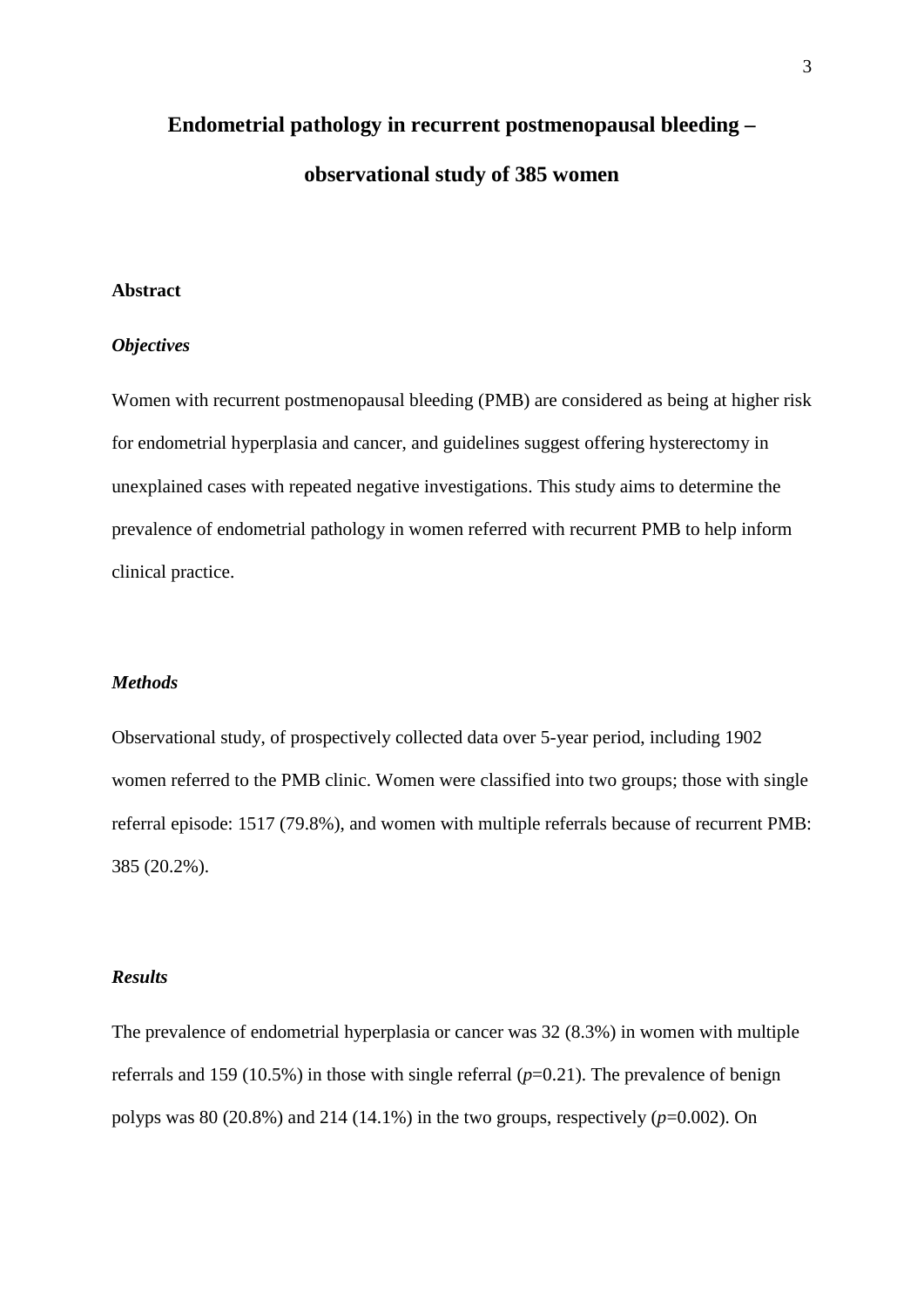comparing to single referral, the OR (95% CI) for women with multiple referrals because of recurrent PMB to have endometrial polyps was 1.6 (1.2-2.1).

## *Conclusion*

Women with recurrent PMB had higher prevalence of endometrial polyps, rather than hyperplasia or cancer, when compared with those with single referral. Hysteroscopy may be warranted as the first line investigation, if PMB recurs, to enable polyp diagnosis.

## **Keywords**

Endometrial cancer, endometrial hyperplasia, endometrial polyp, recurrent postmenopausal bleeding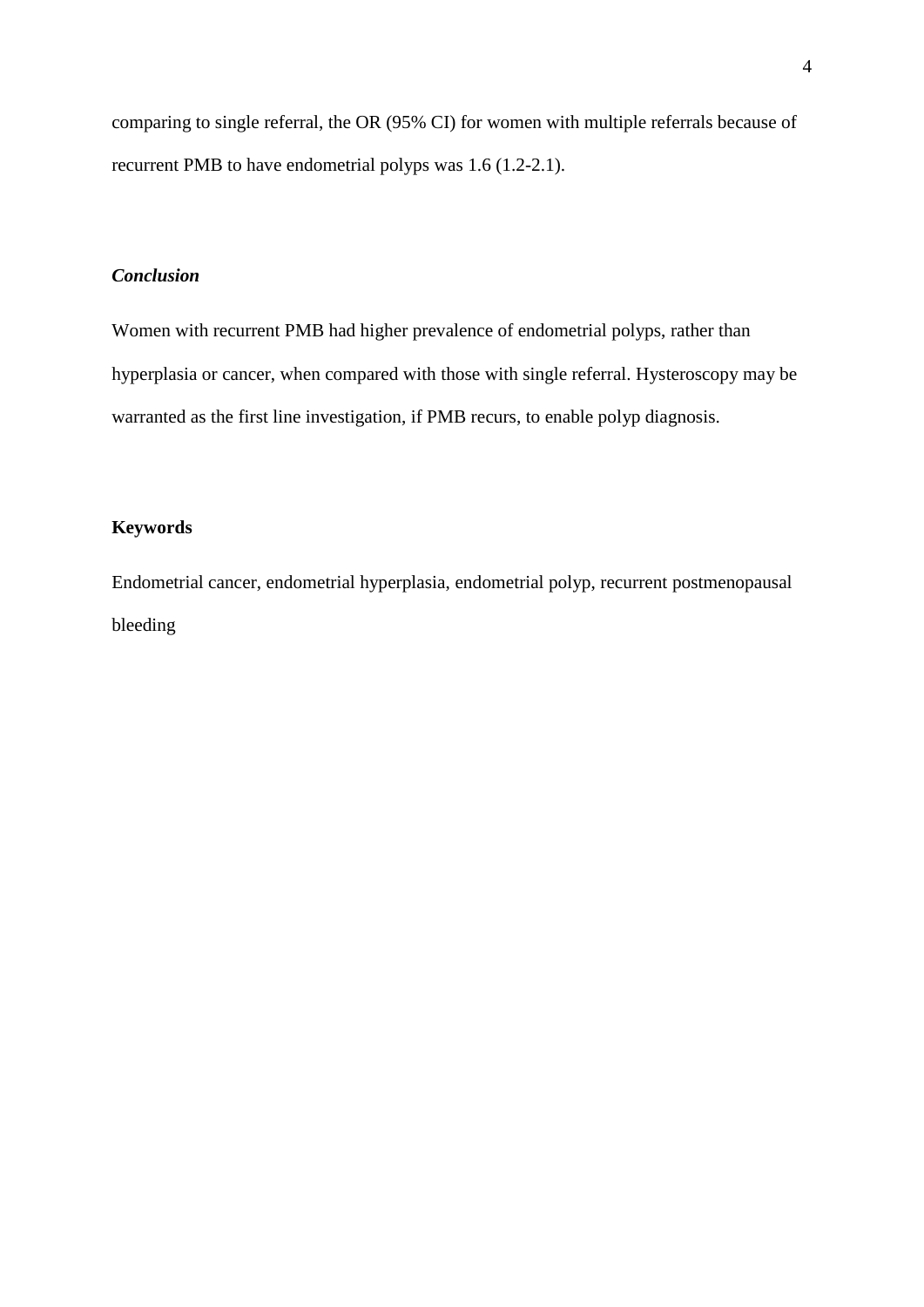### **Introduction**

Recurrent postmenopausal bleeding (PMB) is considered as a risk factor for endometrial hyperplasia and cancer [\[1](#page-21-0)[,2\]](#page-21-1), and many gynecologists state: "beware of the weeping womb" [\[3\]](#page-21-2). The management of these women is inconsistent amongst gynecologists since there is no clear pathway or strong evidence to inform clinical practice. The guidelines of the British Society of Gynecological Cancer (BCGS) asserts: "In cases of recurrent unexplained PMB with repeated negative investigations, hysterectomy may be indicated and should be discussed with the patient – Grade D recommendation" [\[4\]](#page-21-3). On the other hand, a prospective series in the literature documented lower prevalence of endometrial hyperplasia or cancer and higher prevalence of endometrial polyps in women with multiple referrals with recurrent episodes of PMB (*n*=106) when compared with those with a single referral episode (*n*=1430) [\[5\]](#page-21-4).

PMB is a common condition, affecting 7-15% of postmenopausal women [\[6\]](#page-21-5), and the prevalence of endometrial cancer in these women ranged in various studies from 3% to 10% [\[7\]](#page-21-6). Most of published data did not discriminate between women with multiple referrals because of recurrent PMB and those with a single referral episode. Trans-vaginal ultrasound scan (TVS) is the established initial tool of investigation since several studies demonstrated its safety [\[1,](#page-21-0)[8,](#page-22-0)[9\]](#page-22-1) and cost-effectiveness [\[10\]](#page-22-2). The prevalence of endometrial cancer is <1% when the endometrial thickness (ET) is  $\leq$ 4mm, regular, and no fluid in the uterine cavity [\[11\]](#page-22-3). It is widely accepted under these circumstances to refrain from further investigations [\[12\]](#page-22-4). Above this cut-off, endometrial sampling is recommended because the risk of cancer is higher [\[9\]](#page-22-1).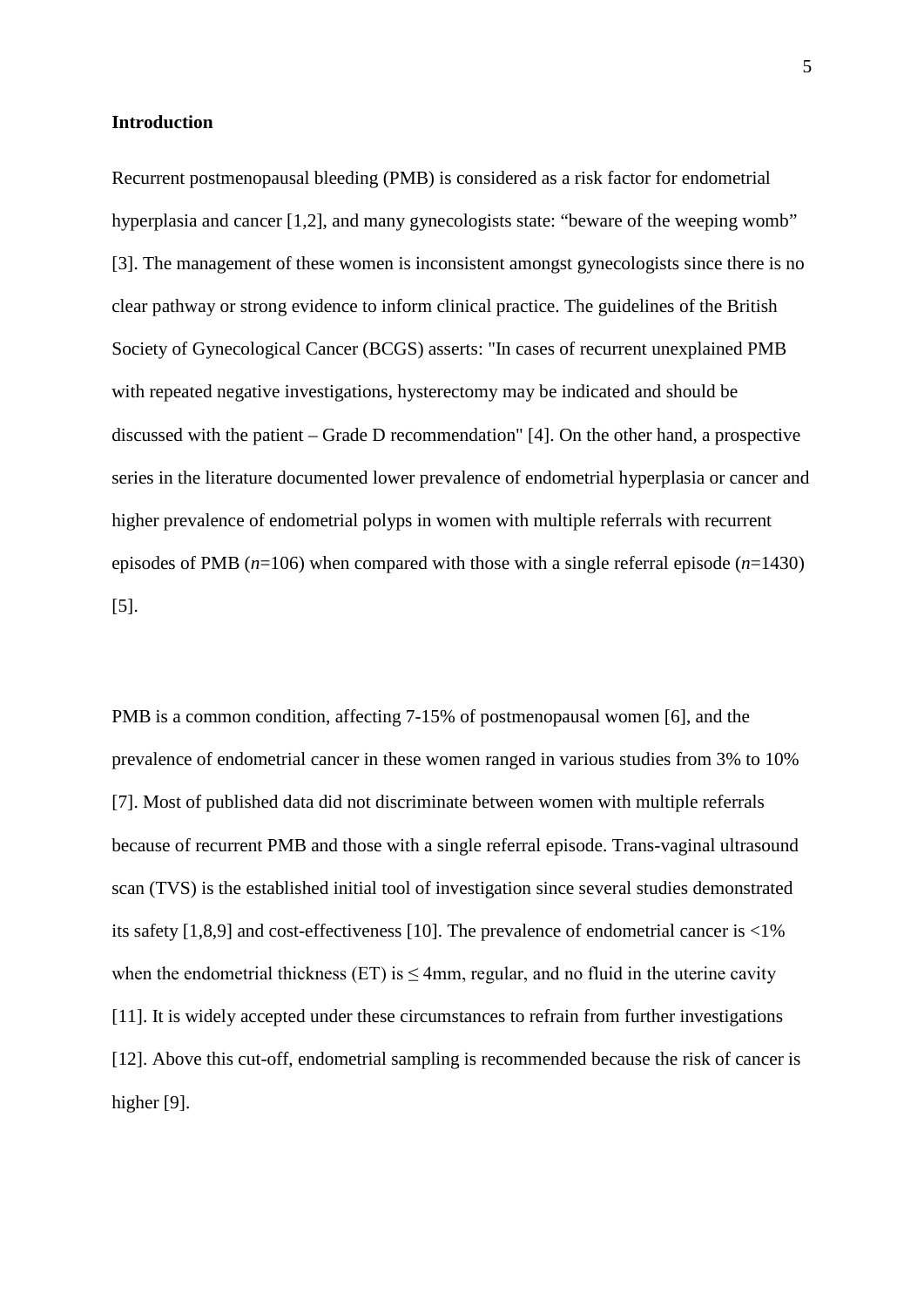All investigations for PMB carry a false-negative rate for endometrial hyperplasia and cancer [\[2](#page-21-1)[,8](#page-22-0)[,13\]](#page-22-5). In contrast to the standardized approach to investigating initial episodes of PMB, management of recurrent PMB is ambiguous. There is a great deal of diversity amongst gynecologists despite it being a common clinical problem with estimated rates for recurrent PMB ranging between 4-33% [\[2](#page-21-1)[,5](#page-21-4)[,14\]](#page-23-0). Further, there is no clear evidence on when women with recurrent PMB should be reinvestigated with some investigators recommending 6-month interval [\[2](#page-21-1)[,8](#page-22-0)[,13\]](#page-22-5), and others suggesting hysteroscopy as the first line investigation tool [\[1](#page-21-0)[,8](#page-22-0)[,13\]](#page-22-5).

Given the lack of clarity regarding the prevalence of endometrial pathology, the time interval for reinvestigation, and the diagnostic algorithm in women with multiple referral episodes because of recurrent PMB, this study was conducted to determine the prevalence of endometrial hyperplasia, cancer or polyps in these women in comparison with those with a single referral episode. The aim was to produce data to help the development of clinical practice guidelines about the management work-up.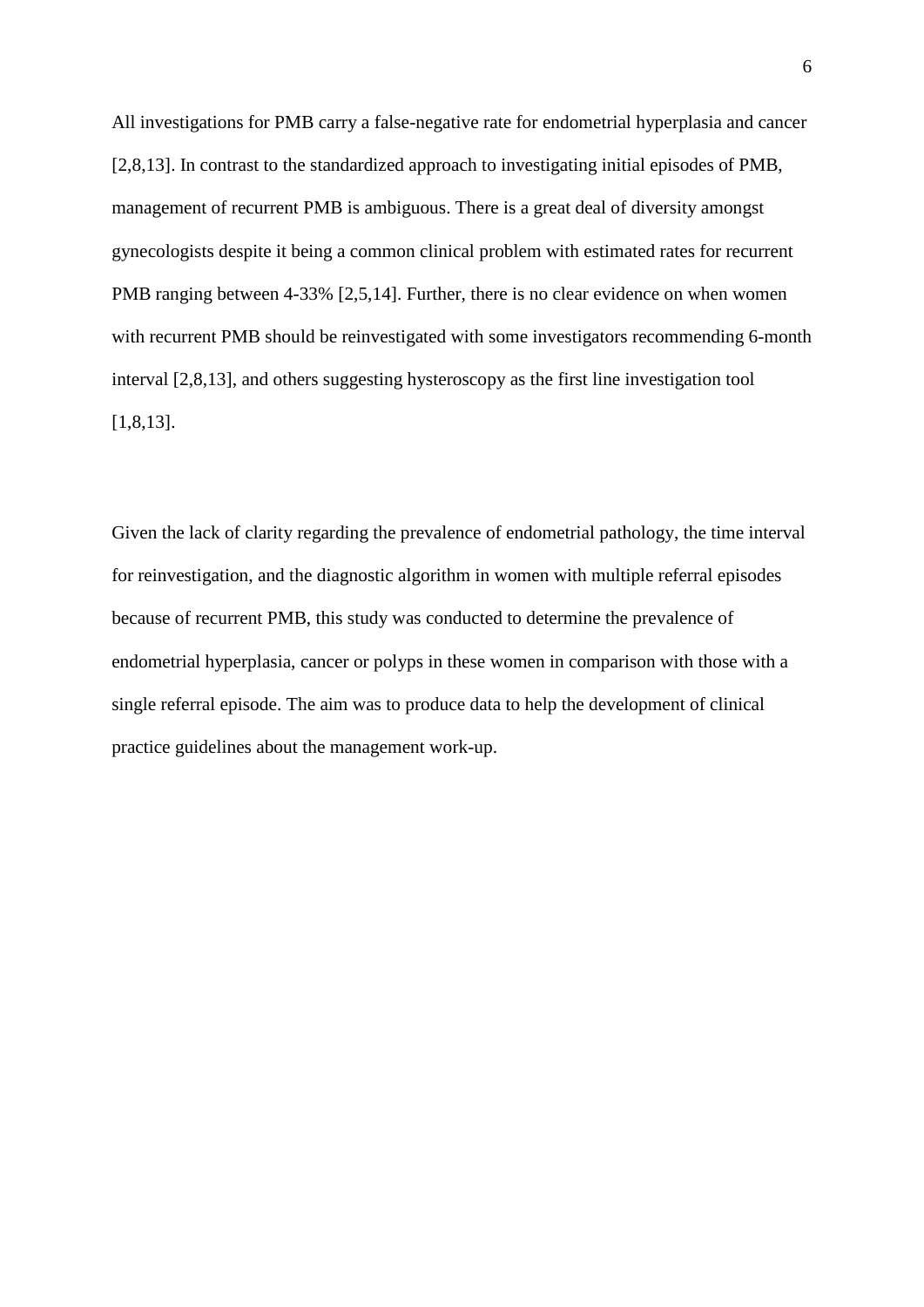### **Materials and methods**

The routine demographic and clinical data of the PMB clinic were prospectively collected in a specially designed Microsoft Access database, then extracted anonymously and compiled on an Excel spreadsheet. The database contained the details of 2005 consecutive women who were referred for PMB service at a Sandwell and West Birmingham Hospitals NHS Teaching Trust, UK between  $1<sup>st</sup>$  January 2011 and  $31<sup>st</sup>$  January 2015. The TVS and histopathology reports were accessed using the hospital Electronic Clinical Data Archive System, while hysteroscopic (diagnostic or therapeutic) procedure findings were retrieved from the case notes.

PMB was defined as an episode of vaginal bleeding occurring  $\geq 12$  months after cessation of menstruation in women aged ≥45 years. Recurrent PMB was defined as bleeding episodes that recurred, after negative investigations at first referral, necessitating a new referral to the PMB clinic by the family doctor. The recurrence interval is defined as the period between the date of referral for the first episode to the date of referral for the subsequent episode as per the family doctor's referral letter. Women with unscheduled bleeding while taking hormone replacement therapy (HRT) were also considered to have PMB since all of them in this cohort had been on treatment for  $>6$  months [\[15\]](#page-23-1). Out of the 2005 women, we excluded (i) frail women not fit for investigations (*n*=10), (ii) women who were referred with incidental finding of increased ET without PMB (*n*=81), and (iii) women diagnosed with hyperplasia at the initial visit and managed with progestogen therapy and surveillance being not fit for hysterectomy (*n*=12). The remaining 1902 were included in the analysis.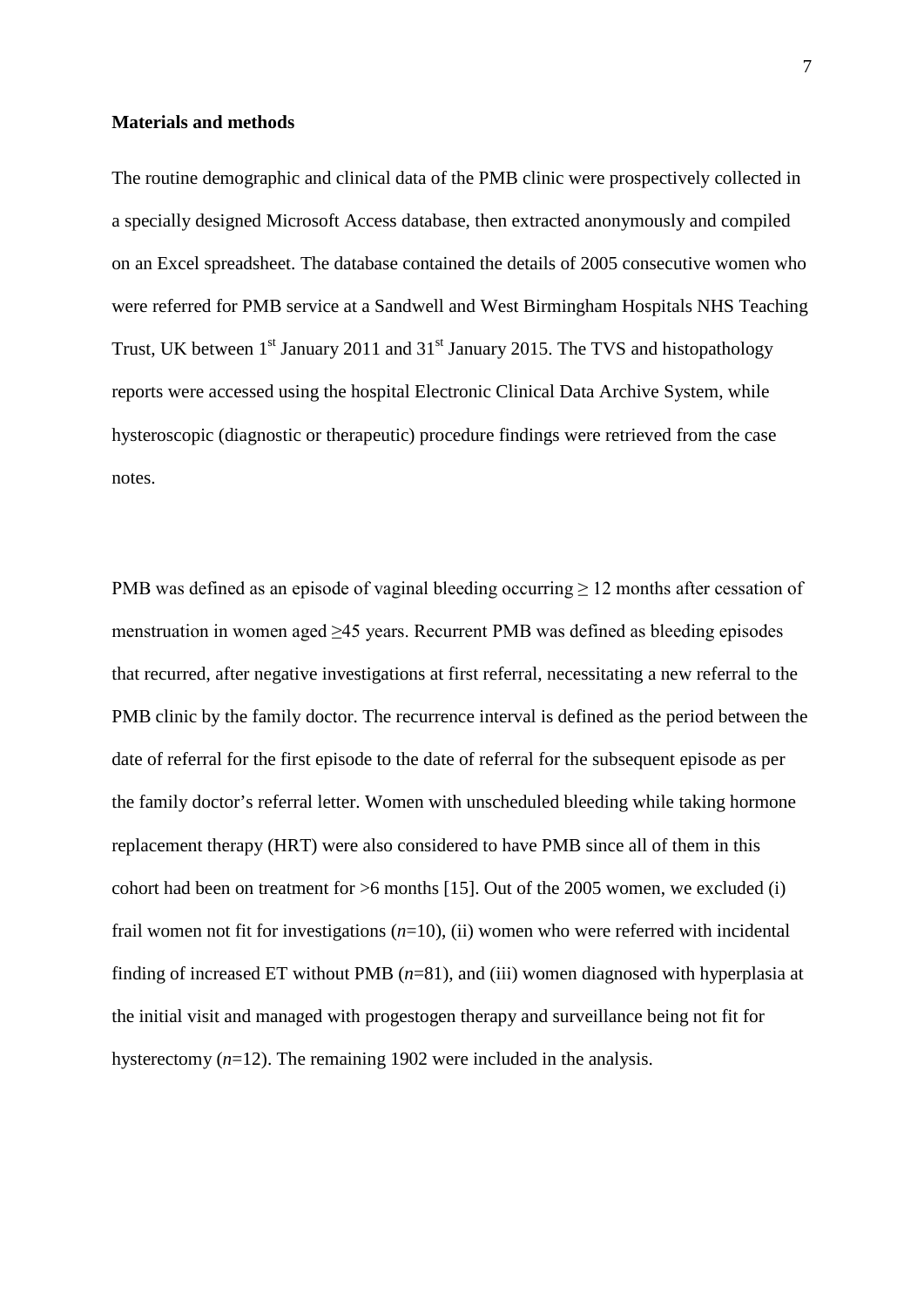All women attending the PMB clinic underwent pelvic examination and TVS. If the endometrium was regular, <4 mm in thickness, with no evidence of fluid, no further investigations were performed. An outpatient Pipelle® endometrial aspiration biopsy was performed in women with ET >4 mm, indistinct endometrium or in case of fluid in the cavity [\[9\]](#page-22-1). For women with first referral episode with PMB, hysteroscopy was performed when the sampling device could not be introduced into the uterine cavity, the sample was deemed inadequate by the histopathologist, or when focal lesion was seen on TVS [\[1](#page-21-0)[,5](#page-21-4)[,8](#page-22-0)[,15\]](#page-23-1). However, hysteroscopy was performed in all women with recurrent PMB. All endometrial polyps in this series were confirmed on hysteroscopic examination.

Women were classified according to the presenting history into two cohorts: (i) women with single referral episode by family doctor with PMB during the study period, and (ii) women with multiple referral episodes because of recurrent PMB. We included in this second group women who had their first referral episode before or during the study period. Women were further categorized according to the investigation results into: (i) group 1 - benign finding (including endometrial polyps), and (ii) group 2 - endometrial hyperplasia or cancer. For the purposes of this study, endometrial hyperplasia and cancer were combined as a single category. This is because of the high rate of concurrent cancer (42.6%) [\[16](#page-23-2)[,17\]](#page-23-3) and progression to cancer (28%) [\[18\]](#page-23-4) when endometrial atypical hyperplasia is found. Endometrial hyperplasia without cytologic atypia was also combined in the same group, despite the low progression rate of <5% over 20 years, considering the recent Guidelines of the Royal College of Obstetricians and Gynaecologists that recommended at least progestogenic therapy and surveillance i.e. these women should not be categorized as having negative investigations or benign pathology [\[15\]](#page-23-1).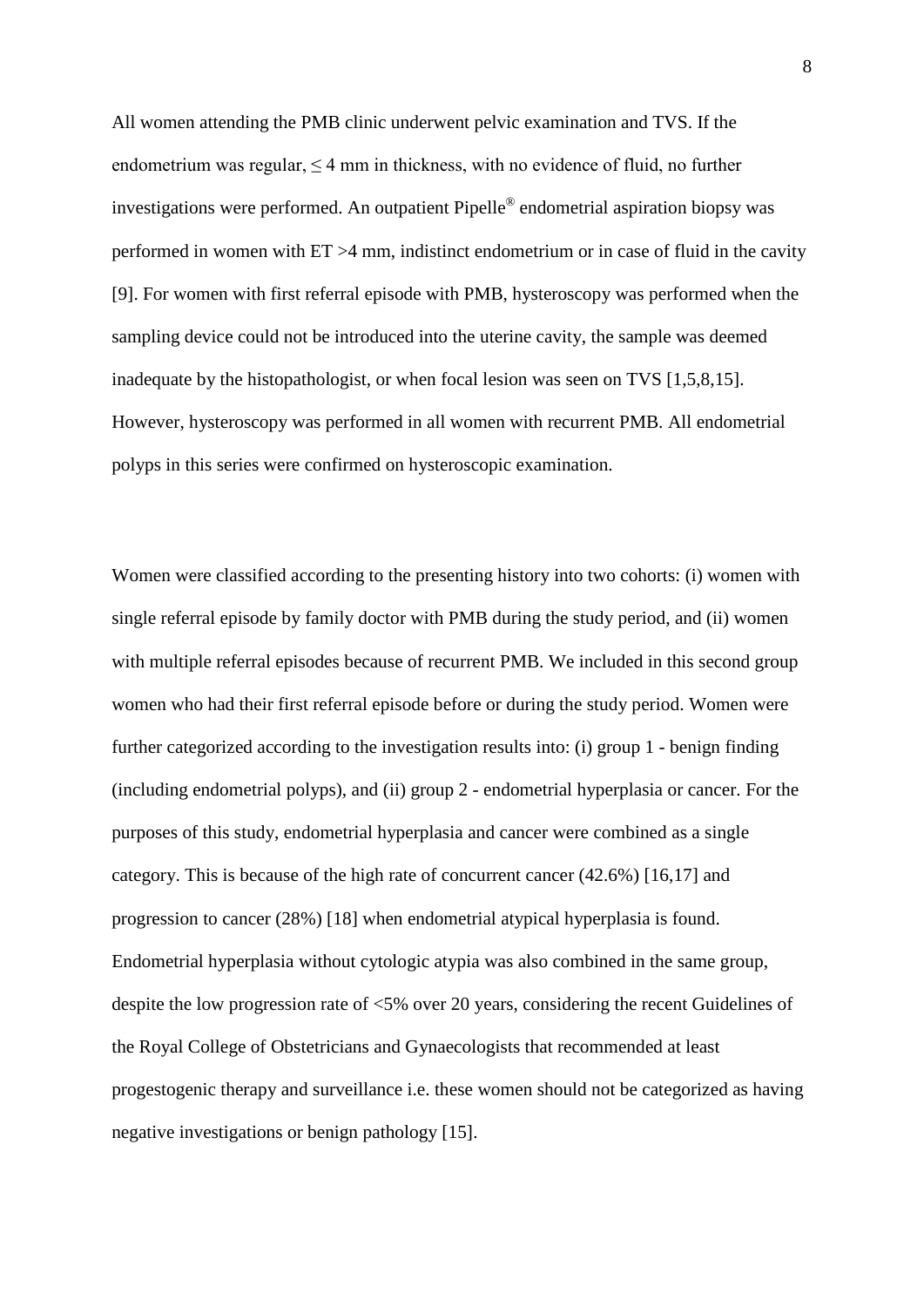Data were collected as part of the routine investigations and treatment, and the project was considered as "service evaluation"; therefore, ethics approval was not deemed necessary. Service evaluation may not require ethical approval in the UK [\[19](#page-23-5)[,20\]](#page-23-6).

## *Statistical analysis*

Statistical analyses were carried out using IBM® SPSS<sup>®</sup> Statistics for windows software version 20 (International Business Machines corporation, Armonk, NYC, USA). Continuous variable indices are presented as mean with standard deviation or as median with interquartile range (IQR) as distribution demands. The difference between groups in last menstrual period (LMP) and ET was sought by *t* test. Age and Body mass index (BMI) were not normally distributed; therefore, Mann-Whitney U test was used. Chi-squared test was used to test the difference in categorical variables; ethnic origin, hypertension, diabetes and HRT use. The strength of association between recurrent PMB and the outcome groups was measured by odds ratio (OR) with 95% confidence interval (95% CI). Univariate analysis and Multivariate logistic regression analysis (MVLRA) was used for further analysis of the recurrent PMB group to identify the predictors of endometrial hyperplasia, cancer and polyps.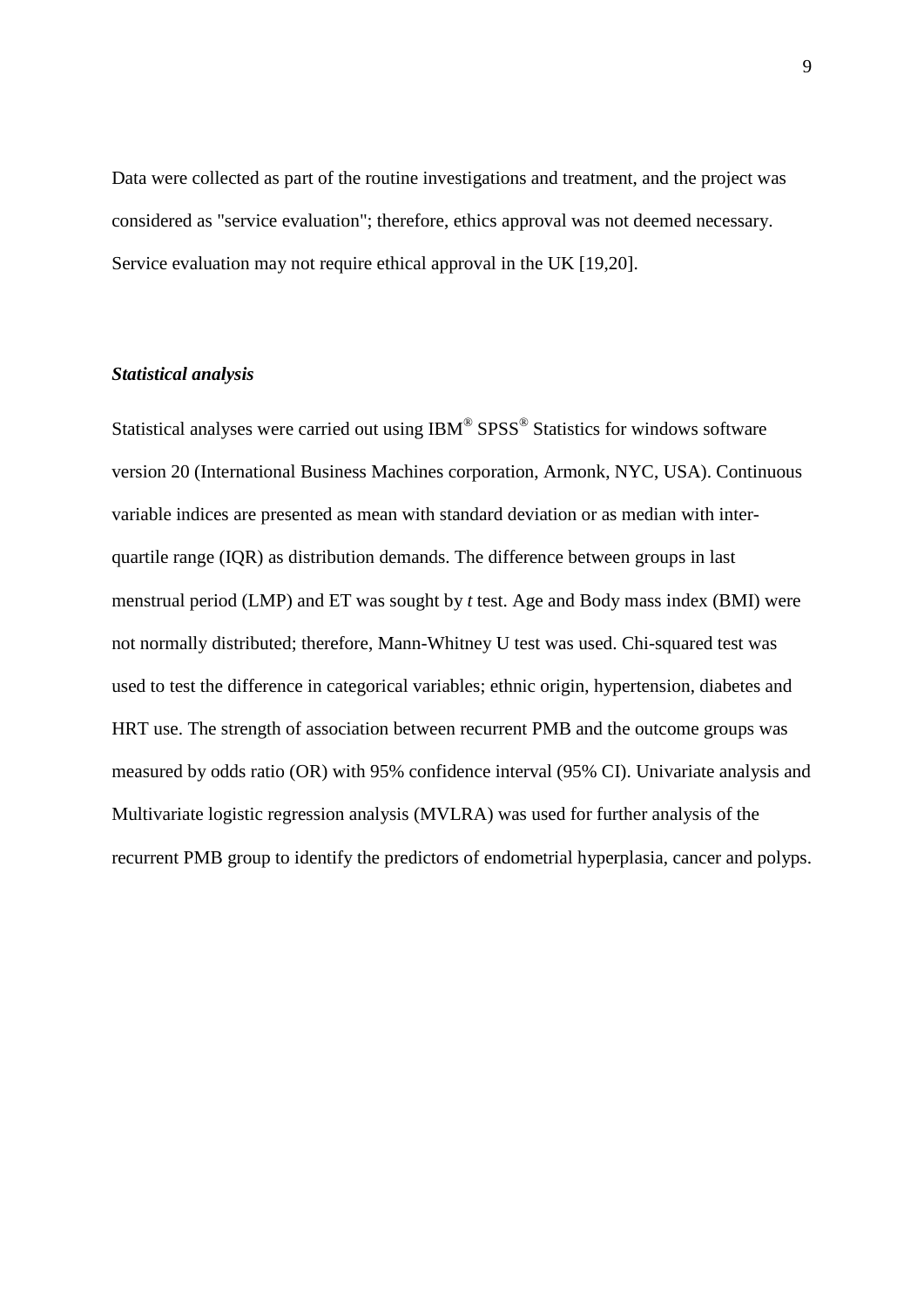#### **Results**

The number of women with multiple referrals with recurrent PMB was 385 (20.2%), while the number of those with a single referral episode was 1517 (79.8%). The median recurrence interval was 24 months (IQR=13-47). Women with multiple referrals because of recurrent PMB had significantly older age, longer duration since last menstrual period, higher BMI and higher prevalence of hypertension and diabetes. When the investigations revealed benign findings, the median (IQR) age of women with recurrent referrals *v* those with single referral was 62 (55-40) *v* 56 (52-65), *p<0.001*. However, there was insignificant age difference between women in the two groups when the diagnosis of non-atypical hyperplasia  $(p=0.091)$ or atypical hyperplasia or cancer was made (*p*=0.76). Women's demographic and clinical characteristics are summarized in table 1.

The total number of women diagnosed with endometrial hyperplasia or cancer was 191 (10%). The prevalence of endometrial hyperplasia or cancer was 32 (8.3%) in women with multiple referrals with recurrent PMB and 159 (10.5%) in those with a single referral episode. The difference was statistically insignificant. On comparing to single referral, the OR (95% CI) for women with multiple referrals with recurrent PMB to have endometrial hyperplasia or cancer was  $0.77$   $(0.5-1.1)$ ,  $p=0.21$ . On excluding the 186 women with HRT, the result remained the same: OR (95% CI) = 0.76 (0.5-1.2), *p*=0.23.

On further analysis after splitting endometrial non-atypical hyperplasia from atypical hyperplasia and cancer, there was no significant difference between women with multiple referrals with recurrent PMB and those with single referral episode in the prevalence of endometrial non-atypical hyperplasia: OR  $(95\% \text{ CI}) = 2 (0.8-4.7), p=0.11$ . Women with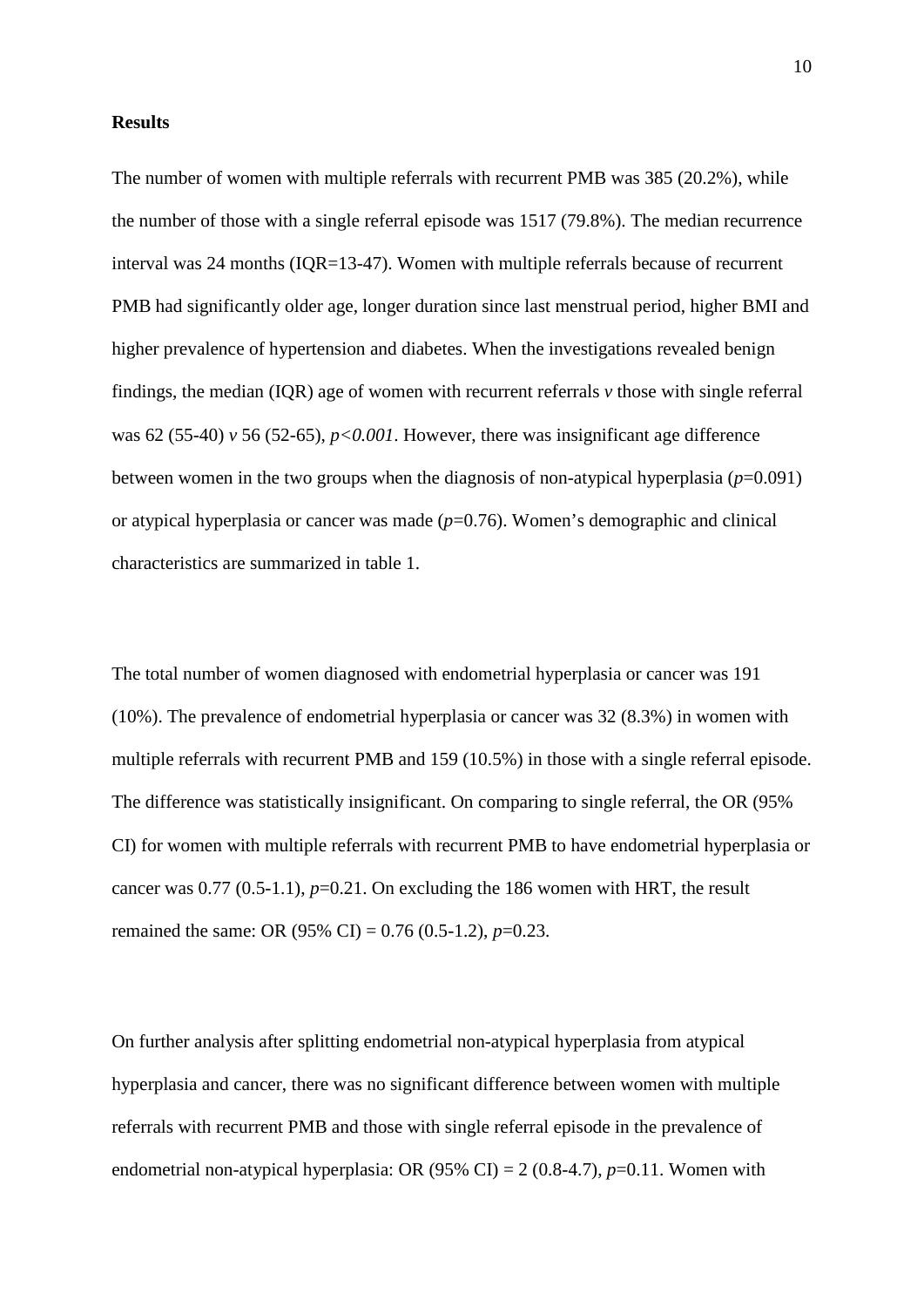multiple referrals were found to have insignificantly lower prevalence of endometrial atypical hyperplasia and cancer: OR (95% CI) =  $0.64$  (0.4-1), *p*=0.06.

The prevalence of benign endometrial polyps with normal background endometrium was 80 (20.8%) and 214 (14.1%) in women with multiple referrals and those with a single referral episode, respectively. On comparing to single referral, the OR (95% CI) for women with multiple referrals because of recurrent PMB to have endometrial polyps was 1.6 (1.2-2.1), *p*=0.002. On excluding the 186 women with HRT, the result remained the same: OR (95%  $CI$ ) = 1.55 (1.15-2.1), *p*=0.005.

On univariate analysis in women with multiple referrals episodes because of recurrent PMB, the median BMI was 30 (IQR=26-36) and 34 (IQR=30-40) in the benign group and in hyperplasia and cancer group, respectively ( $p=0.002$ ). The mean ET was 5.8 mm (SD=5.1) and 14.1 mm (SD=7.2) in the benign group and in hyperplasia and cancer group, respectively  $(p<0.001)$ . There was no significant difference in the other demographic and clinical variables between the two groups.

On multivariate logistic regression analysis in women with multiple referrals episodes because of recurrent PMB, the ET was the only independent predictor for the outcome of endometrial hyperplasia and cancer (adjusted OR=1.2,  $95\%$  CI = 1.1-.1.3,  $p<0.001$ ). This means that for every 1mm increase in ET, there is a 20% (95% CI=10%-30%) increase in the odds of endometrial hyperplasia and cancer, considering the effect of other predictors. Neither age, number of years since last menstrual period, hypertension, BMI, diabetes independently predicted the outcome of endometrial hyperplasia and cancer.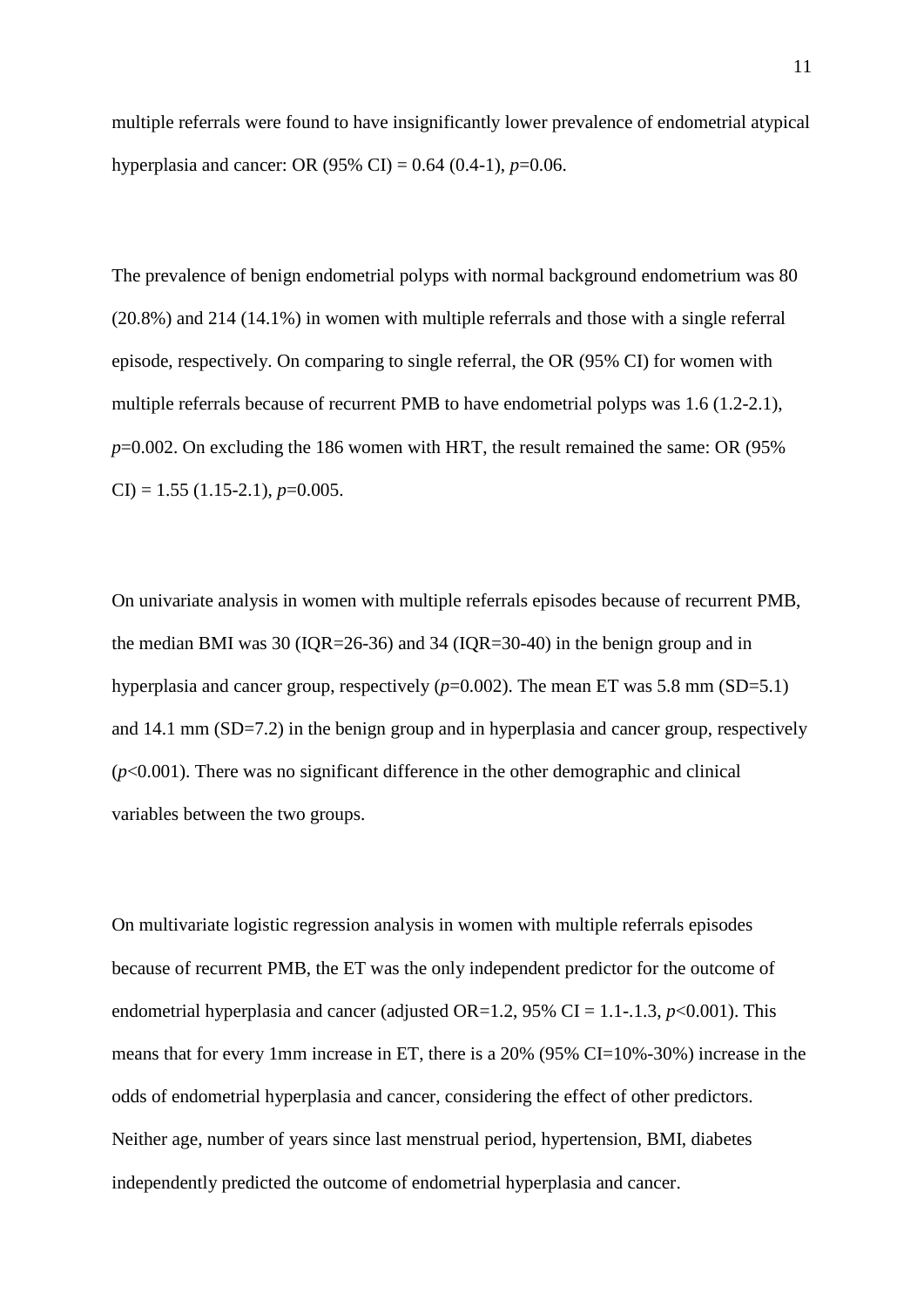Figure 1 represents a summary for the investigations performed at the first referral for the 385 women with multiple referrals with recurrent PMB. The recurrence interval is also presented. Of them,  $42$  (11%) women had their first episode investigated before  $1<sup>st</sup>$  January 2011; the date when prospective collection of the PMB clinic data had started. The family doctors' referral letters for the subsequent episodes confirmed previous negative investigations although the details are lacking.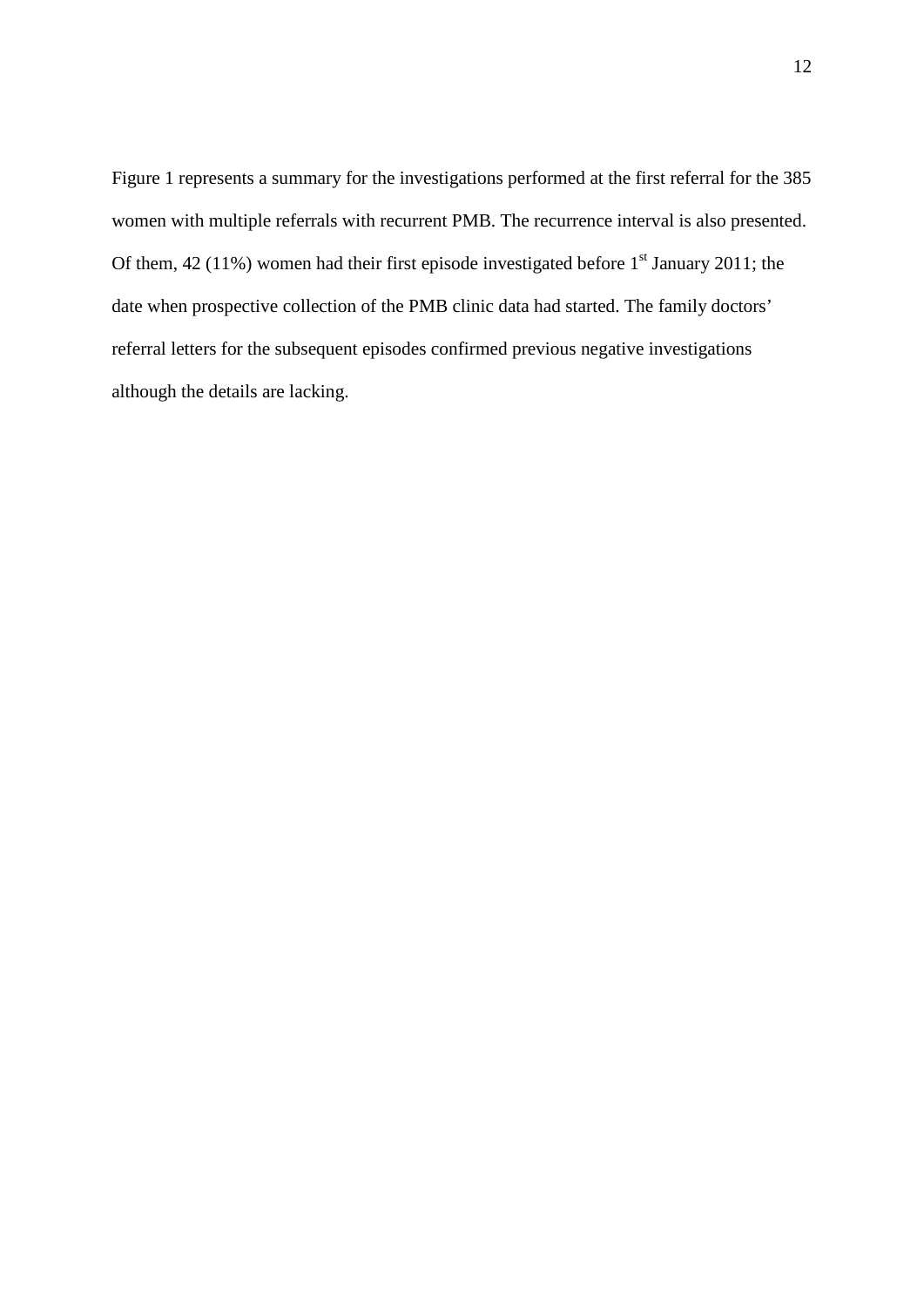#### **Discussion**

To our knowledge, this is the largest series with prospectively collected data in the literature investigating recurrent PMB. In contrast to the traditional belief, we found that women with multiple referrals because of recurrent PMB have less prevalence of endometrial atypical hyperplasia and cancer when compared to those with a single referral episode. However; they have significantly higher prevalence of benign endometrial polyps similar to two other reports in the literature [\[5](#page-21-4)[,21\]](#page-23-7). The same result was obtained on excluding HRT users from the analysis, which is also similar to previous reports [\[5,](#page-21-4)[21\]](#page-23-7). The ET was the only independent predictor for endometrial hyperplasia or cancer in these women with 20% rise in the risk for every 1mm increase in ET, considering the effect of other predictors. Neither age, ethnic origin, BMI, number of years since last menstrual period, hypertension, diabetes or HRT use independently predicted the outcome of endometrial hyperplasia and cancer.

Similarly, a prospective study, comparing women with multiple referrals with recurrent PMB  $(n=106)$  *versus* those with a single referral episode  $(n=1832)$ , found that the prevalence of endometrial hyperplasia or cancer was significantly less (6.6% v 14.4%, *p*= 0.04) and the prevalence of benign endometrial polyps was significantly higher (28% v 19%, *p*= 0.02) in women with recurrent PMB [\[5\]](#page-21-4). Another retrospective study, comparing women with multiple referrals with recurrent PMB (*n*=126) *versus* those with a single referral episode (*n*=1430), reported no difference in the prevalence of endometrial cancer between the two groups over 56 months period [2].

The prevalence of recurrent PMB varied in published reports between 4-33% [\[2](#page-21-1)[,14\]](#page-23-0), which may reflect the variations in the definition of recurrent PMB. There is no universal definition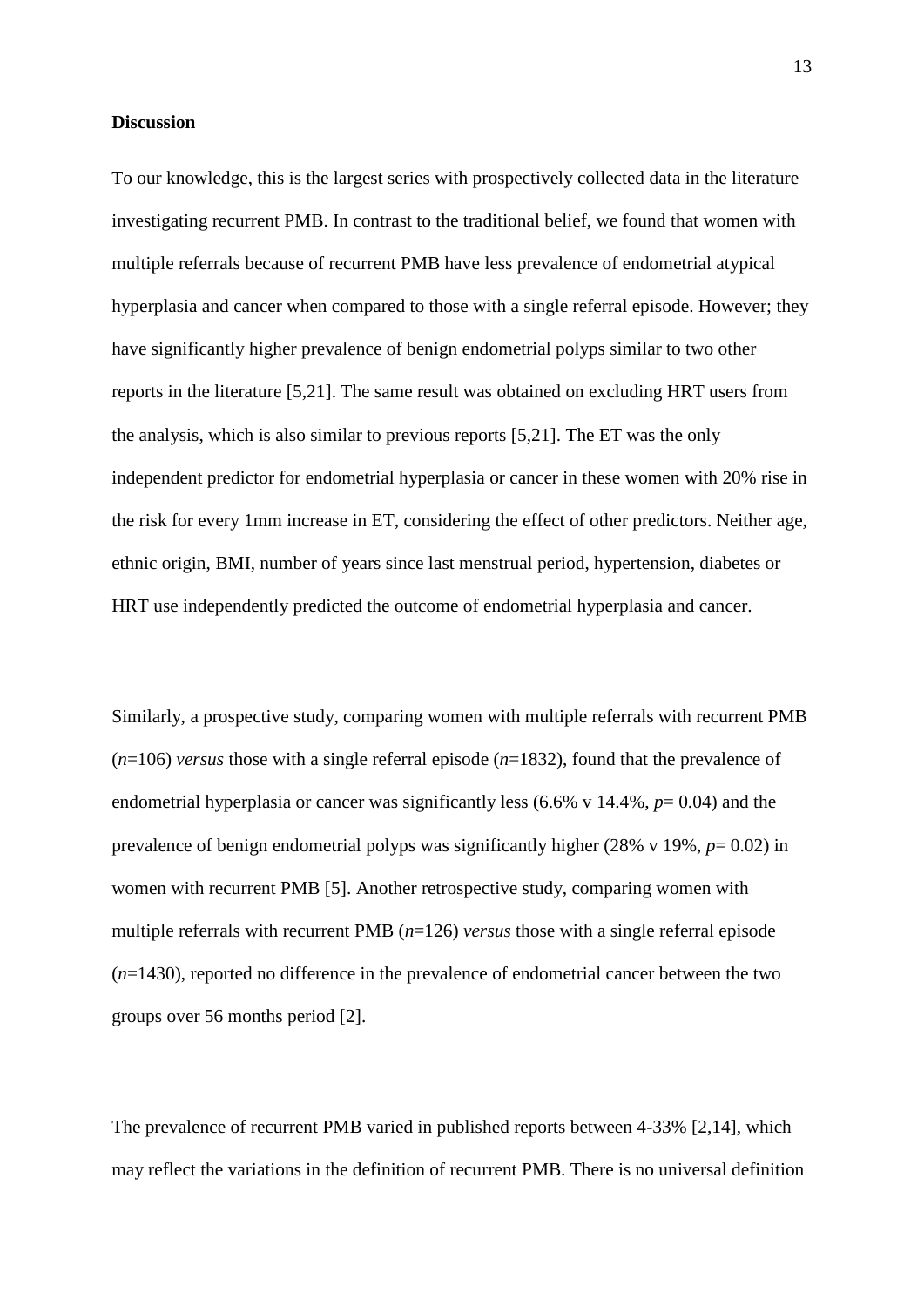in the literature, and some studies mixed women who were re-referred with recurrent PMB after negative initial investigations with women who suffered multiple episodes of bleeding before they got referred for the first time [\[1\]](#page-21-0). In our opinion, this is incorrect since women who are re-referred with recurrent PMB either have pathology missed during initial investigations or have risk factors to develop endometrial pathology. This should not be confused with late presentation or late referral which highlights issues around access to care rather than underlying risk of pathology. We have been pragmatic and considered as recurrent PMB those with multiple referrals after negative initial investigation since this group of women is the cause for concern in every day clinical practice.

Little is known about the interval for reinvestigation i.e. the time after which women should be reinvestigated if they got re-referred with recurrent PMB after negative initial investigations. We found that the median recurrence interval to be 24 months (IQR=13-47). No case of endometrial hyperplasia or cancer was diagnosed in the first 10 months after negative initial investigations. Similarly, Ronghe and Gaudoin, in a series of 1536 women with PMB of whom 126 (8%) had multiple referrals, reported a mean recurrence interval of 21 months (range: 2–62 months). All the six cases (except one missed at initial hysteroscopy, bicornuate uterus) of endometrial atypical hyperplasia or cancer presented with recurrent PMB after 6 months (range: 20–57 months) from the negative initial investigations. The authors recommended a 6-month interval to reinvestigate women with recurrent PMB [\[2\]](#page-21-1). Further, two studies from the same center, including 471 women with PMB of whom 47 (15%) had multiple referrals, reported median recurrence intervals of 49 weeks. The four cases of endometrial atypical hyperplasia or cancer presented with recurrent PMB 16-182 weeks after negative initial investigations. The PMB recurrence rate was not related to incorporation of hysteroscopy or polyp removal at the initial work-up [\[22\]](#page-24-0). The European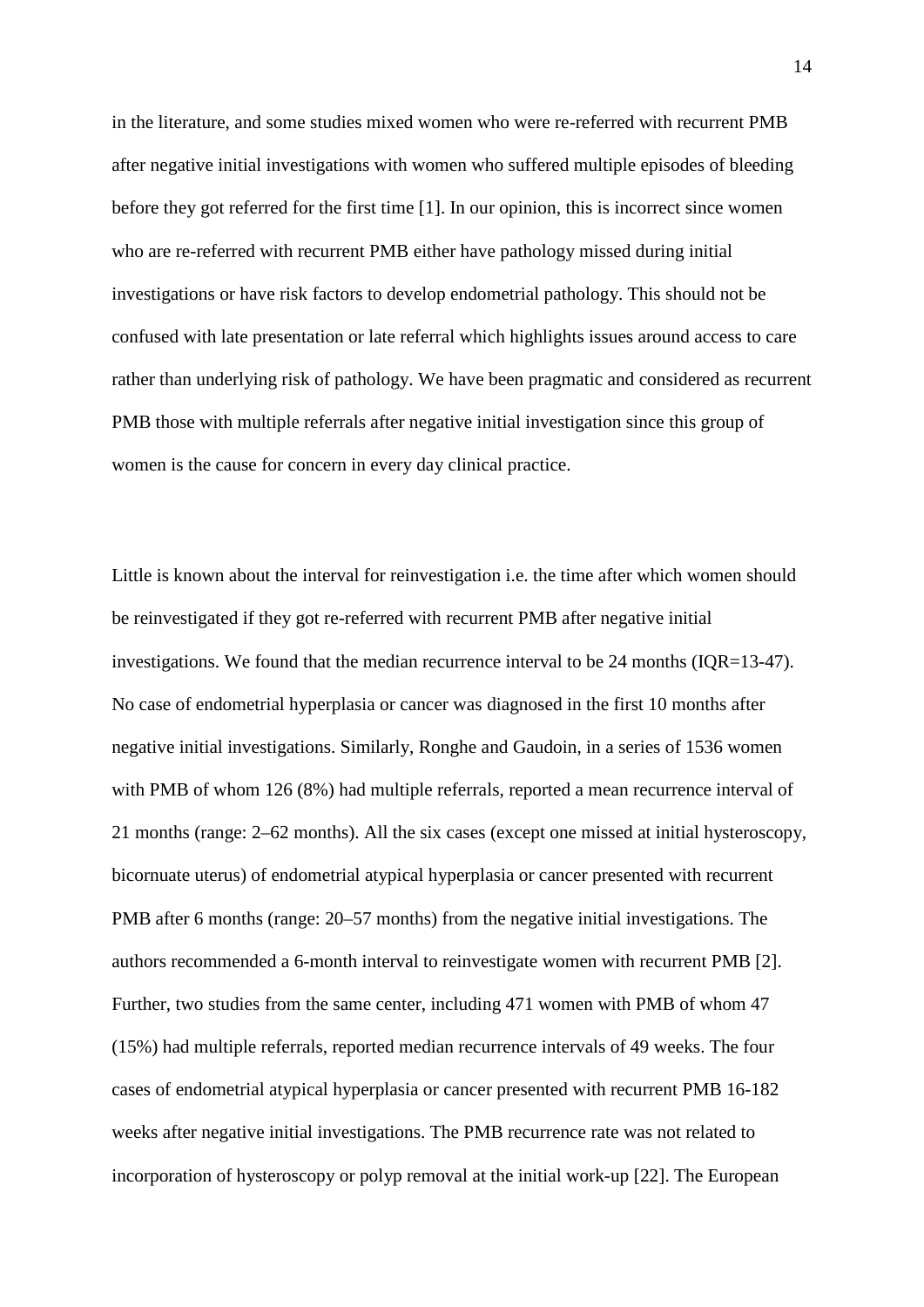Menopause and Andropause Society (EMAS) clinical guidelines suggested that women with recurrent or persistent bleeding should be followed up e.g. after 6 months. A combination of TVS, hysteroscopy to directly visualize the uterine cavity, and biopsy was advised [\[23\]](#page-24-1). Similarly, the Scottish Intercollegiate Guidelines Network (SIGN) recommended in year 2002 that re-investigation of recurrent PMB should be considered after six months of initial negative investigations; [9] however, their guidelines on the management of PMB are currently under review for updating.

Some investigators suggested that the increase in prevalence of endometrial polyps in women with recurrent PMB may reflect the higher accuracy of hysteroscopy for detecting focal disease when used at the second presentation i.e. polyps are missed at first presentation when TVS is used as the first line investigation [\[24](#page-24-2)[,25\]](#page-24-3). Nevertheless, our data suggest that polyps *de novo* may develop more frequently accounting for further bleeding symptoms. The prevalence of polyps is highest in the 108 women with recurrent PMB who had polyps resected at first presentation as demonstrated in figure 1. Of them, 50 (46.3%) were found to have polyps in the subsequent presentations, with median recurrence interval of 27 months  $(IQR=15-52)$ .

The finding that benign endometrial polyps are more prevalent in women with recurrent PMB has potential implications for how best to manage these women. Although the vast majority of endometrial polyps are benign [\[26\]](#page-24-4) and the consequences of diagnosis are deemed less serious than endometrial hyperplasia or cancer, they are frequently associated with abnormal uterine bleeding. Removal frequently resolves symptoms, preventing further referrals and alleviating women's anxiety [\[27\]](#page-24-5). Our data strongly supports the previous recommendation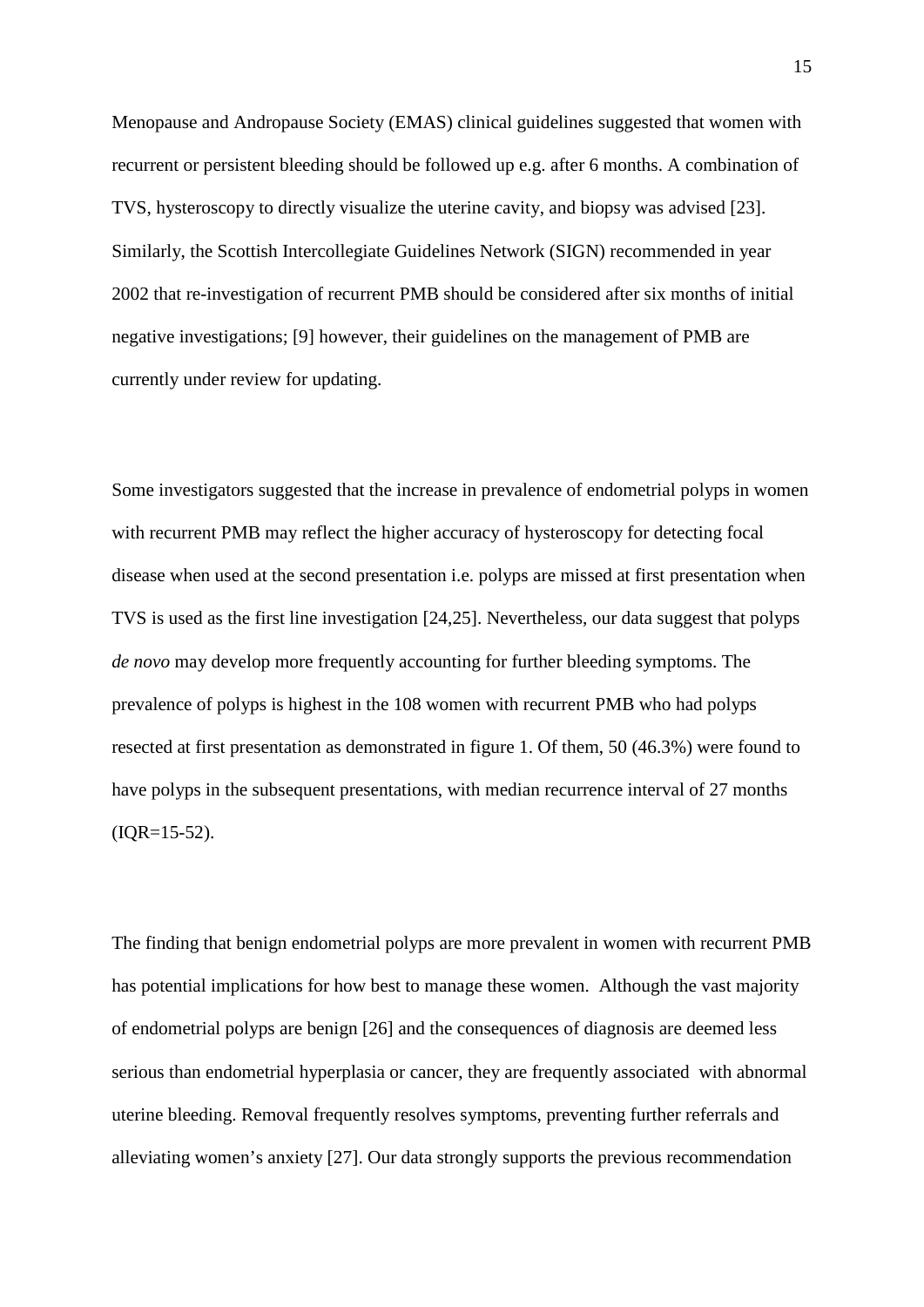that all women with recurrent PMB should undergo hysteroscopy as the first line investigation since it has high accuracy for enabling diagnosis of focal diseases [\[5\]](#page-21-4). The Canadian Society of Obstetricians and Gynecologists guidelines states that hysteroscopic examination should be considered in women with persistent or recurrent uterine bleeding with negative initial investigations irrespective of the menopausal status (II-2B) [\[28\]](#page-24-6).

The strength of the present study is that the data were collected prospectively, consecutively, and in standardized fashion, minimizing bias from incomplete data. In addition, our findings are generalizable given the large sample size, and the fact that we used the widely accepted standard protocol in managing women with PMB as highlighted in the methodology.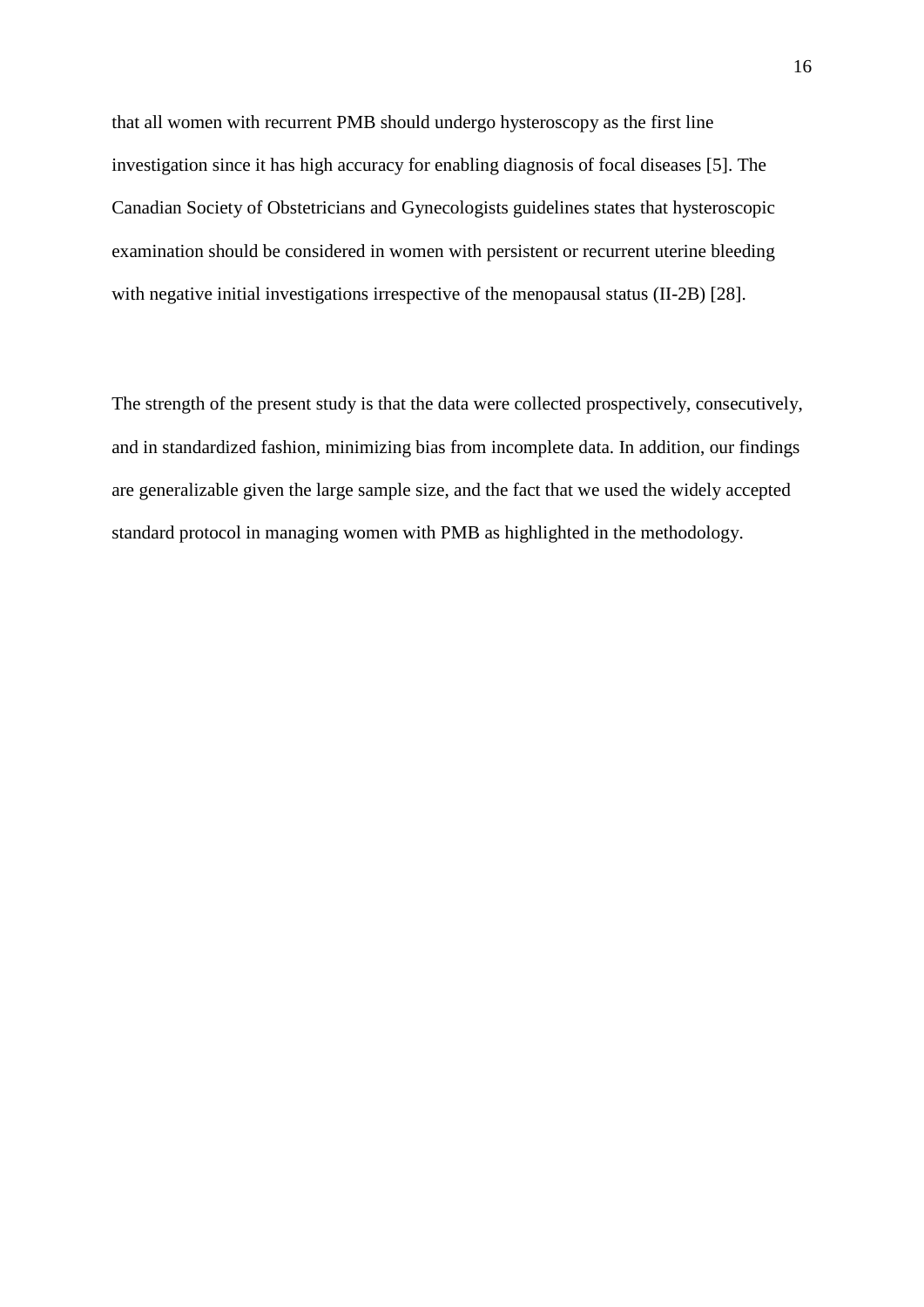## **Conclusion**

Women with multiple referrals with recurrent PMB had higher prevalence of endometrial polyps, rather than hyperplasia or cancer, when compared with those with a single referral episode. Our data support the recommendation that hysteroscopy should be used as the first line investigation, if PMB recurs, since it has high sensitivity to enable accurate polyp diagnosis. It may be plausible not to re-refer these women for reinvestigations before 6 months from the negative initial investigations. Polyp resection or morcellation at the initial diagnosis may be recommended, and the practice should change to refrain from routinely offering hysterectomy to these women.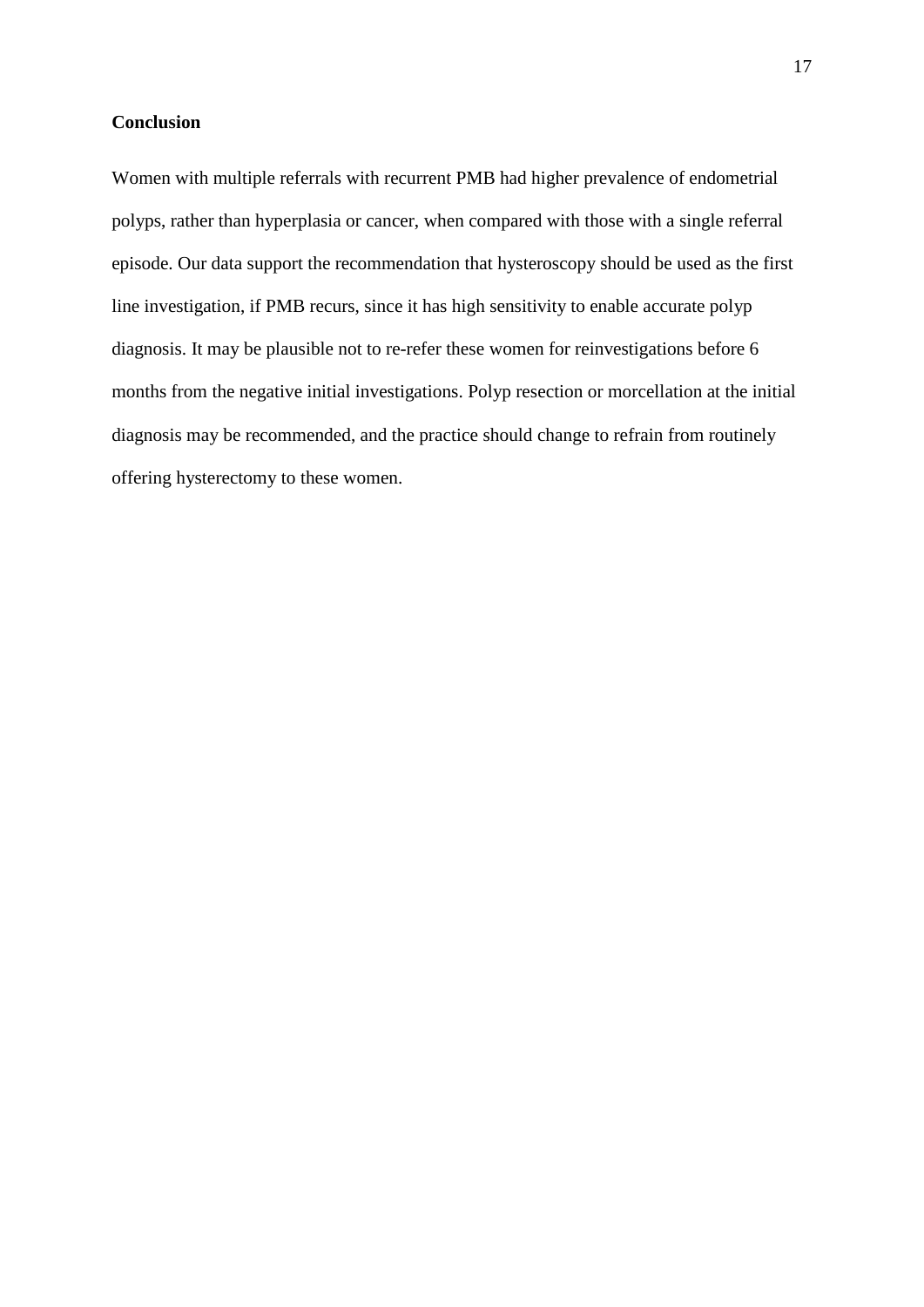## **Author contributions**

- AG: Managed the data and revised the manuscript.
- SS: Contributed to the study design and revised the manuscript.
- AAAE: Designed the study and wrote the first draft of the manuscript.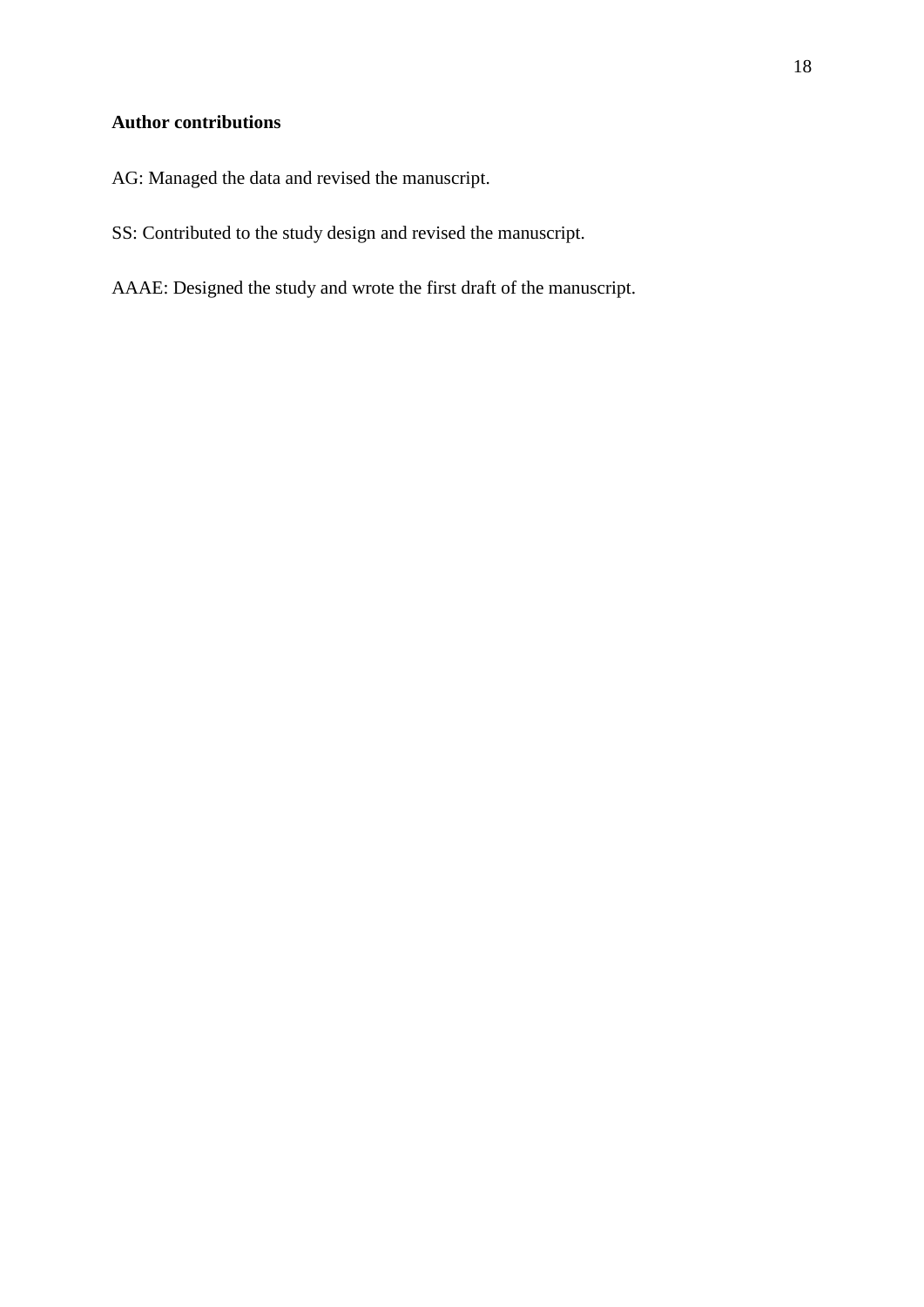## **Conflicts of interest**

None of the authors has any conflicts of interest for this manuscript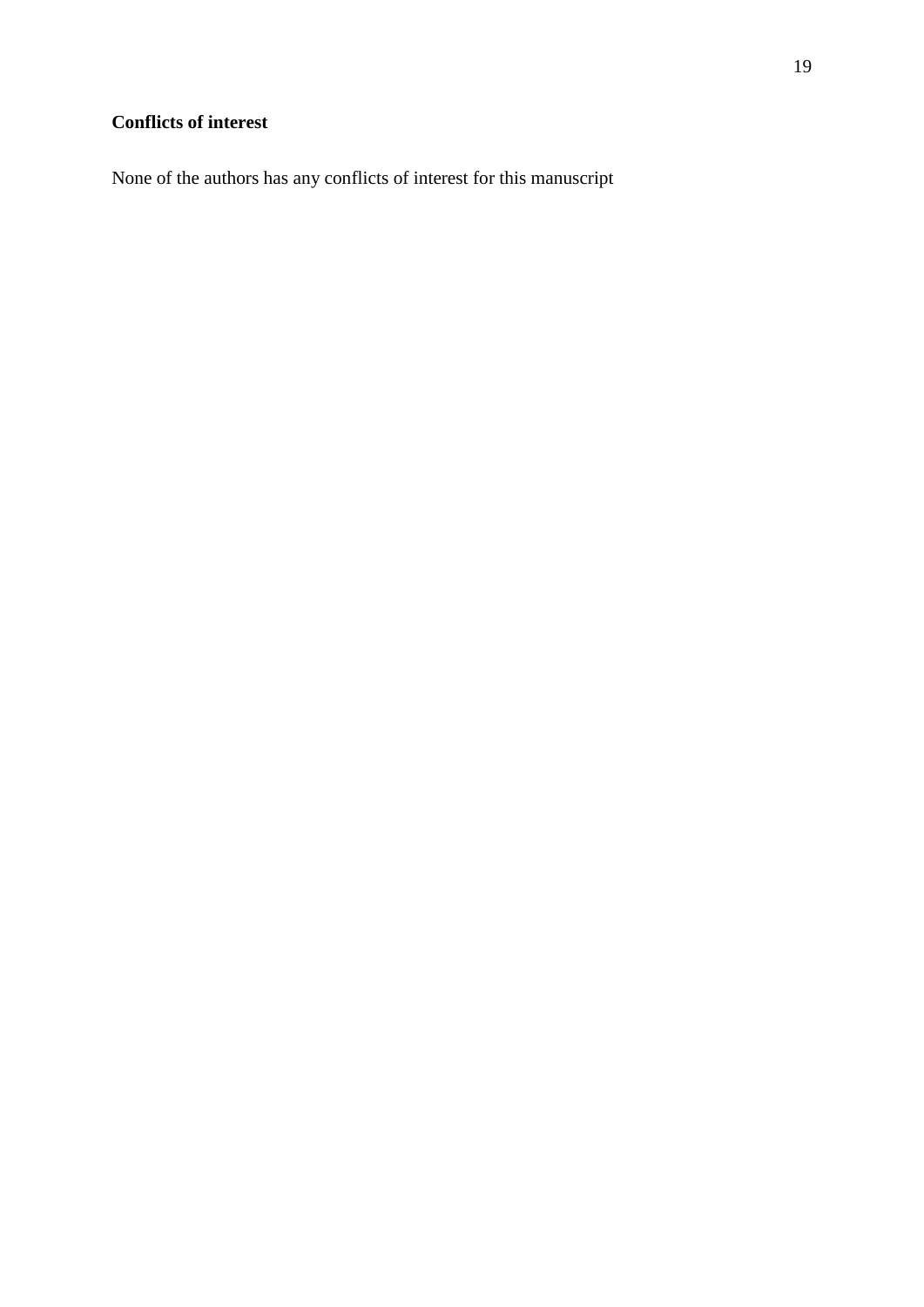## **Funding**

No fund was obtained for this study but the research fellowship of AG was funded by Aswan University, Egypt and the Egyptian Cultural Bureau in London, UK.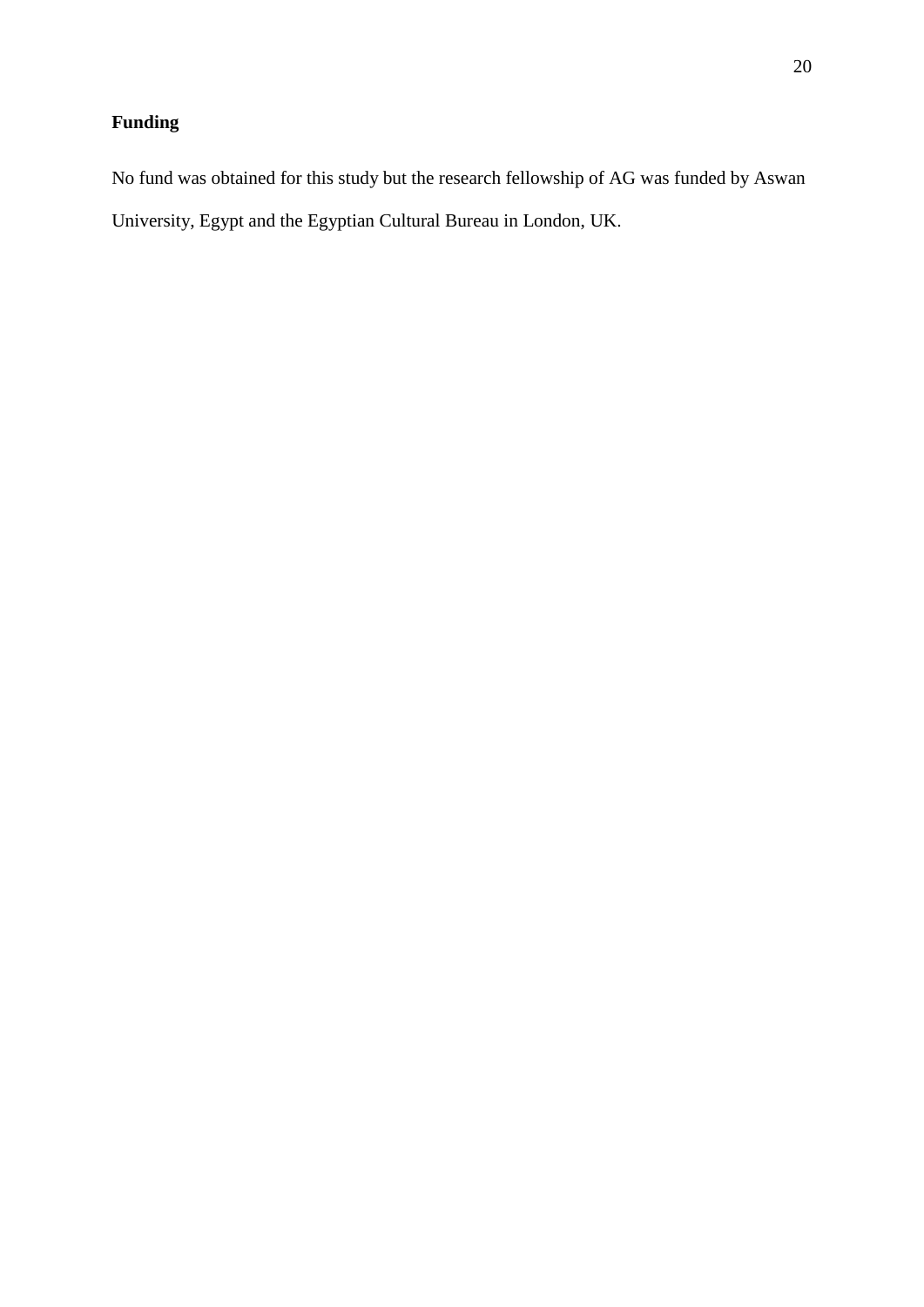### **References**

- <span id="page-21-0"></span>1. Burbos N, Musonda P, Giarenis I, et al. Predicting the risk of endometrial cancer in postmenopausal women presenting with vaginal bleeding: the Norwich DEFAB risk assessment tool. Br J Cancer. 2010 Apr 13;102(8):1201-6. doi: 10.1038/sj.bjc.6605620. PubMed PMID: 20354525; PubMed Central PMCID: PMC2856001.
- <span id="page-21-1"></span>2. Ronghe R, Gaudoin M. Women with recurrent postmenopausal bleeding should be reinvestigated but are not more likely to have endometrial cancer. Menopause international. 2010 Mar;16(1):9-11. doi: 10.1258/mi.2010.010008. PubMed PMID: 20424280.
- <span id="page-21-2"></span>3. Notelovitz M. Beware the weeping womb. S Afr Med J. 1973 Sep 15;47(36):1653-5. PubMed PMID: 4746968.
- <span id="page-21-3"></span>4. Sundar S, Balega J, Crosbie E, et al. BGCS uterine cancer guidelines: Recommendations for practice. Eur J Obstet Gynecol Reprod Biol. 2017 Apr 13;213:71-97. doi: 10.1016/j.ejogrb.2017.04.015. PubMed PMID: 28437632.
- <span id="page-21-4"></span>5. Smith PP, O'Connor S, Gupta J, et al. Recurrent postmenopausal bleeding: a prospective cohort study. J Minim Invasive Gynecol. 2014 Sep-Oct;21(5):799-803. doi: 10.1016/j.jmig.2014.03.007. PubMed PMID: 24681065.
- <span id="page-21-5"></span>6. Astrup K, Olivarius Nde F. Frequency of spontaneously occurring postmenopausal bleeding in the general population. Acta Obstet Gynecol Scand. 2004 Feb;83(2):203-7. PubMed PMID: 14756741.
- <span id="page-21-6"></span>7. Bachmann LM, ter Riet G, Clark TJ, et al. Probability analysis for diagnosis of endometrial hyperplasia and cancer in postmenopausal bleeding: an approach for a rational diagnostic workup. Acta Obstet Gynecol Scand. 2003 Jun;82(6):564-9. PubMed PMID: 12780428.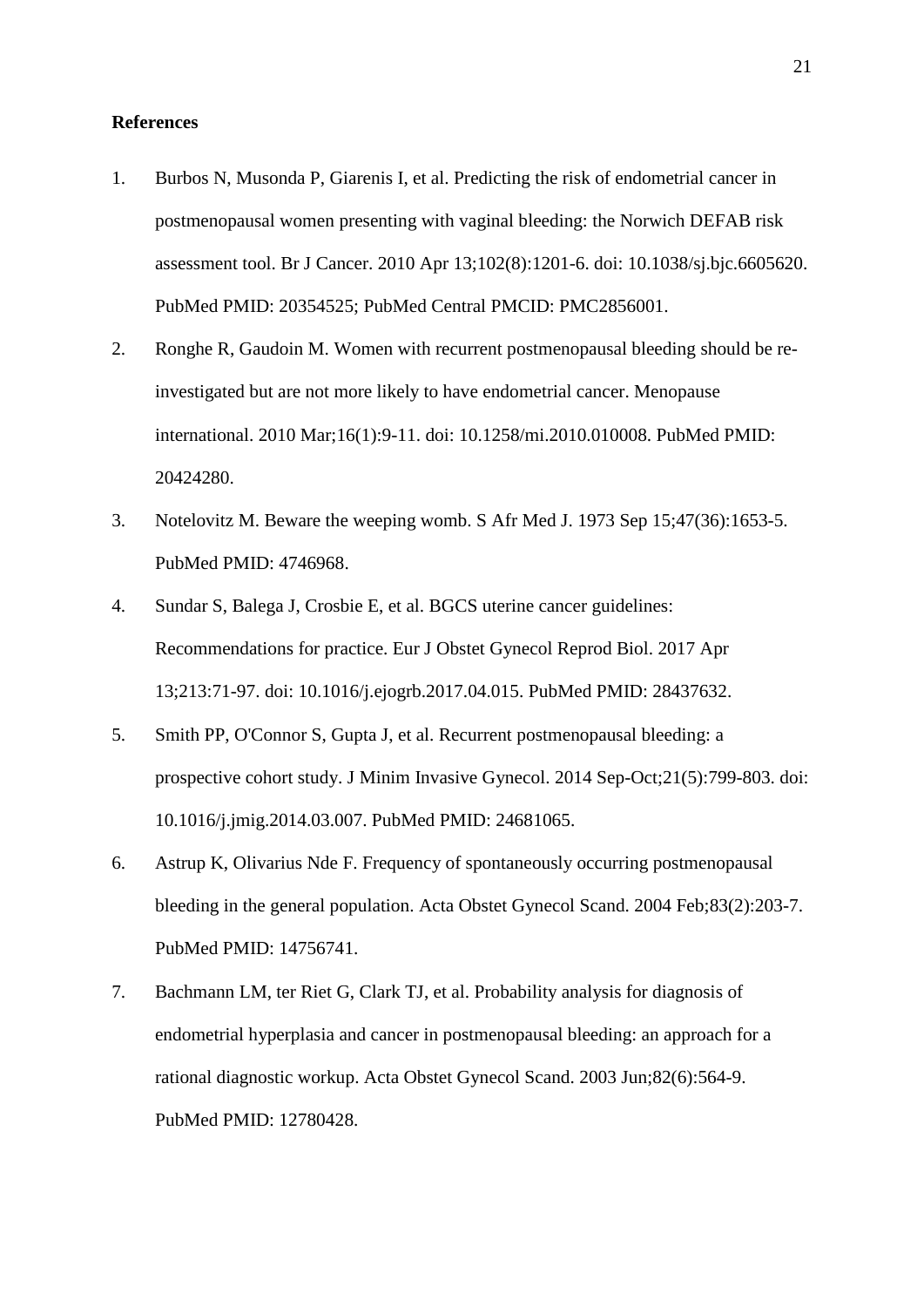- <span id="page-22-0"></span>8. Ewies AA, Musonda P. Managing postmenopausal bleeding revisited: what is the best first line investigation and who should be seen within 2 weeks? A cross-sectional study of 326 women. Eur J Obstet Gynecol Reprod Biol. 2010 Nov;153(1):67-71. doi: 10.1016/j.ejogrb.2010.06.009. PubMed PMID: 20650562.
- <span id="page-22-1"></span>9. Scottish Intercollegiate Guidelines Network (SIGN). Investigation of postmenopausal bleeding. National clinical guideline No. 61; 2002 [25 February 2018]. Available from: <http://www.nordhaven.co.uk/postmenopausalbleeding.PDF>
- <span id="page-22-2"></span>10. Clark TJ, Barton PM, Coomarasamy A, et al. Investigating postmenopausal bleeding for endometrial cancer: cost-effectiveness of initial diagnostic strategies. BJOG. 2006 May;113(5):502-10. PubMed PMID: 16637894.
- <span id="page-22-3"></span>11. Smith-Bindman R, Weiss E, Feldstein V. How thick is too thick? When endometrial thickness should prompt biopsy in postmenopausal women without vaginal bleeding. Ultrasound Obstet Gynecol. 2004 Oct;24(5):558-65. doi: 10.1002/uog.1704. PubMed PMID: 15386607.
- <span id="page-22-4"></span>12. Leone FP, Timmerman D, Bourne T, et al. Terms, definitions and measurements to describe the sonographic features of the endometrium and intrauterine lesions: a consensus opinion from the International Endometrial Tumor Analysis (IETA) group. Ultrasound Obstet Gynecol. 2010 Jan;35(1):103-12. doi: 10.1002/uog.7487. PubMed PMID: 20014360.
- <span id="page-22-5"></span>13. Pan Birmingham Cancer Network. Guideline for the Management of Post Menopausal Bleeding (PMB). Pan Birmingham Gyanecological Cancer Center Guidelines; 2011 [25 February 2018]. Available from:

<https://www.uhb.nhs.uk/Downloads/pdf/CancerPbPostMenopausalBleeding.pdf>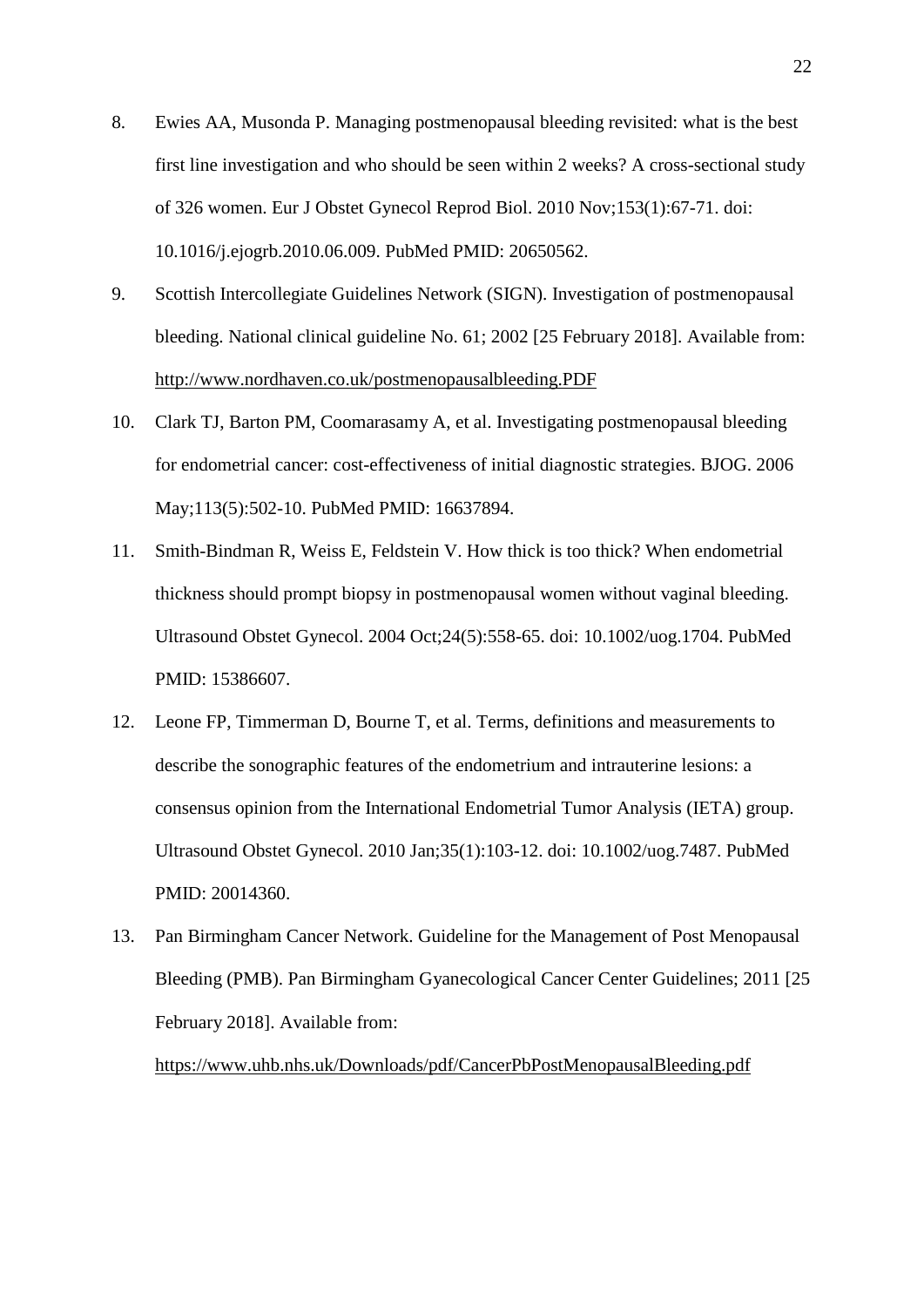- <span id="page-23-0"></span>14. Feldman S, Shapter A, Welch WR, et al. Two-year follow-up of 263 patients with post/perimenopausal vaginal bleeding and negative initial biopsy. Gynecol Oncol. 1994 Oct;55(1):56-9. doi: 10.1006/gyno.1994.1247. PubMed PMID: 7959267.
- <span id="page-23-1"></span>15. Royal College of Obstetricians and Gynaecologists (RCOG). Management of Endometrial Hyperplasia. Green-Top Guideline No. 67; 2016 [25 February 2018]. Available from: [https://www.rcog.org.uk](https://www.rcog.org.uk/)
- <span id="page-23-2"></span>16. Bergeron C, Nogales FF, Masseroli M, et al. A multicentric European study testing the reproducibility of the WHO classification of endometrial hyperplasia with a proposal of a simplified working classification for biopsy and curettage specimens. Am J Surg Pathol. 1999 Sep;23(9):1102-8. PubMed PMID: 10478671.
- <span id="page-23-3"></span>17. Gallos ID, Ganesan R, Gupta JK. Prediction of regression and relapse of endometrial hyperplasia with conservative therapy. Obstet Gynecol. 2013 Jun;121(6):1165-71. doi: 10.1097/AOG.0b013e31828cb563. PubMed PMID: 23812448.
- <span id="page-23-4"></span>18. Lacey JV, Jr., Sherman ME, Rush BB, et al. Absolute risk of endometrial carcinoma during 20-year follow-up among women with endometrial hyperplasia. J Clin Oncol. 2010 Feb 10;28(5):788-92. doi: 10.1200/JCO.2009.24.1315. PubMed PMID: 20065186; PubMed Central PMCID: PMC2834395.
- <span id="page-23-5"></span>19. National Health System (NHS) Health Research Authority (HRA). Governance Arrangements for Research Ethics Committees (GAfREC): UK Health Departments; 2011 [28 August 2017]. Available from: [http://www.hra.nhs.uk](http://www.hra.nhs.uk/)
- <span id="page-23-6"></span>20. University College of London (UCL) Research Ethics Committe. Exemptions 2015 [28 August 2017]. Available from:<https://ethics.grad.ucl.ac.uk/exemptions.php>
- <span id="page-23-7"></span>21. Van Doorn HC, Timmermans A, Opmeer BC, et al. What is the recurrence rate of postmenopausal bleeding in women who have a thin endometrium during a first episode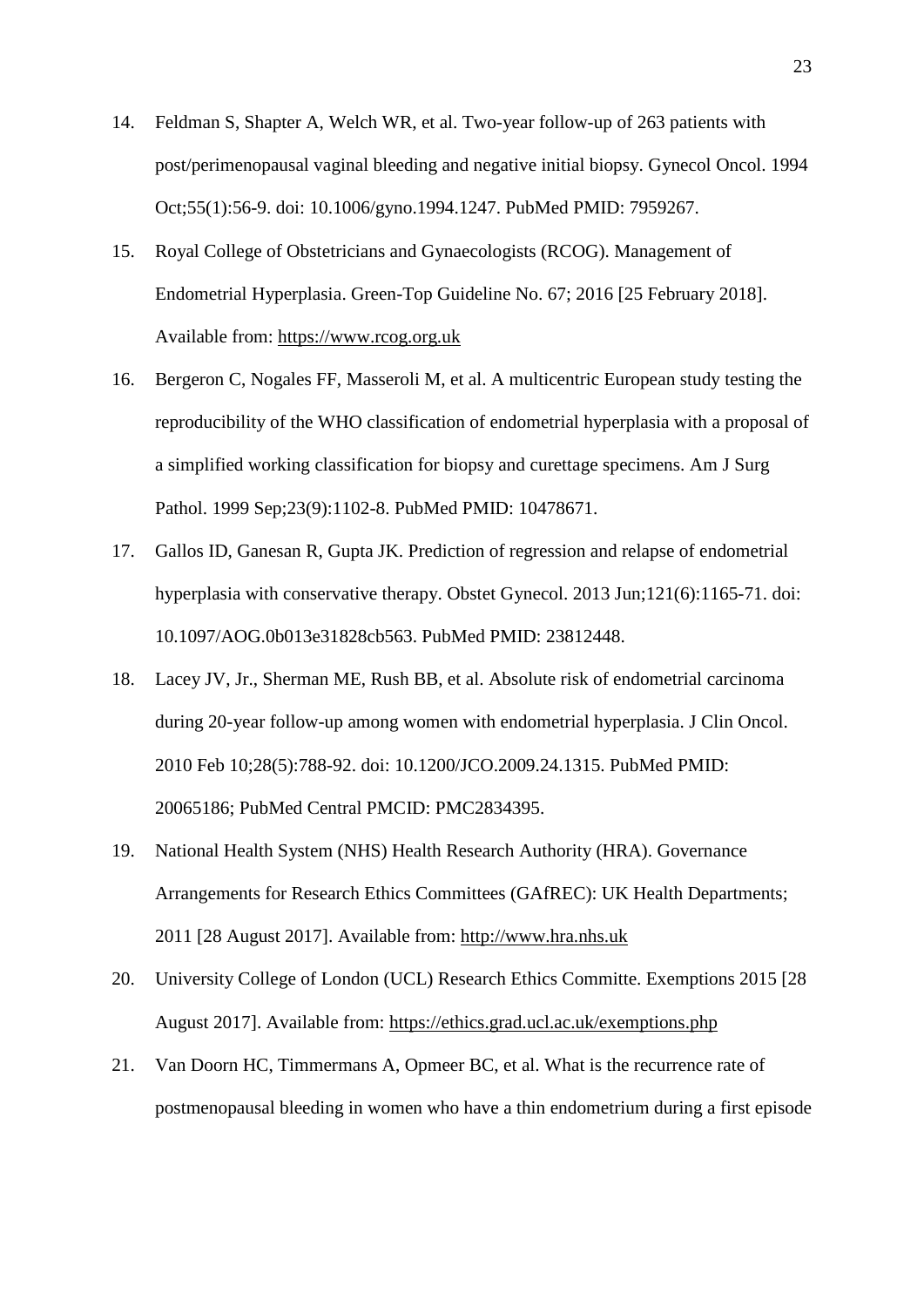of postmenopausal bleeding? Acta Obstet Gynecol Scand. 2008;87(1):89-93. doi: 10.1080/00016340701763130. PubMed PMID: 18158632.

- <span id="page-24-0"></span>22. Timmermans A, van Doorn LC, Opmeer BC, et al. Follow-up of women after a first episode of postmenopausal bleeding and endometrial thickness greater than 4 millimeters. Obstet Gynecol. 2008 Jan;111(1):137-43. doi: 10.1097/01.AOG.0000296654.43944.e6. PubMed PMID: 18165402.
- <span id="page-24-1"></span>23. Dreisler E, Poulsen LG, Antonsen SL, et al. EMAS clinical guide: assessment of the endometrium in peri and postmenopausal women. Maturitas. 2013 Jun 2013;75(2):181- 190. doi: 10.1016/j.maturitas.2013.03.011. PubMed PMID: 23619009.
- <span id="page-24-2"></span>24. van Dongen H, de Kroon CD, Jacobi CE, et al. Diagnostic hysteroscopy in abnormal uterine bleeding: a systematic review and meta-analysis. BJOG. 2007 Jun;114(6):664- 75. doi: 10.1111/j.1471-0528.2007.01326.x. PubMed PMID: 17516956.
- <span id="page-24-3"></span>25. Svirsky R, Smorgick N, Rozowski U, et al. Can we rely on blind endometrial biopsy for detection of focal intrauterine pathology? Am J Obstet Gynecol. 2008 Aug;199(2):115.e1-3. doi: 10.1016/j.ajog.2008.02.015. PubMed PMID: 18456238; eng.
- <span id="page-24-4"></span>26. Lieng M, Istre O, Qvigstad E. Treatment of endometrial polyps: a systematic review. Acta Obstet Gynecol Scand. 2010 Aug;89(8):992-1002. doi: 10.3109/00016349.2010.493196. PubMed PMID: 20528202.
- <span id="page-24-5"></span>27. Nathani F, Clark TJ. Uterine polypectomy in the management of abnormal uterine bleeding: A systematic review. J Minim Invasive Gynecol. 2006 Jul-Aug;13(4):260-8. doi: 10.1016/j.jmig.2006.03.015. PubMed PMID: 16825064.
- <span id="page-24-6"></span>28. Renaud MC, Le T, Sogc-Goc-Scc P, et al. Epidemiology and investigations for suspected endometrial cancer. J Obstet Gynaecol Can. 2013 Apr;35(4):380-381. doi: 10.1016/S1701-2163(15)30970-1. PubMed PMID: 23660050.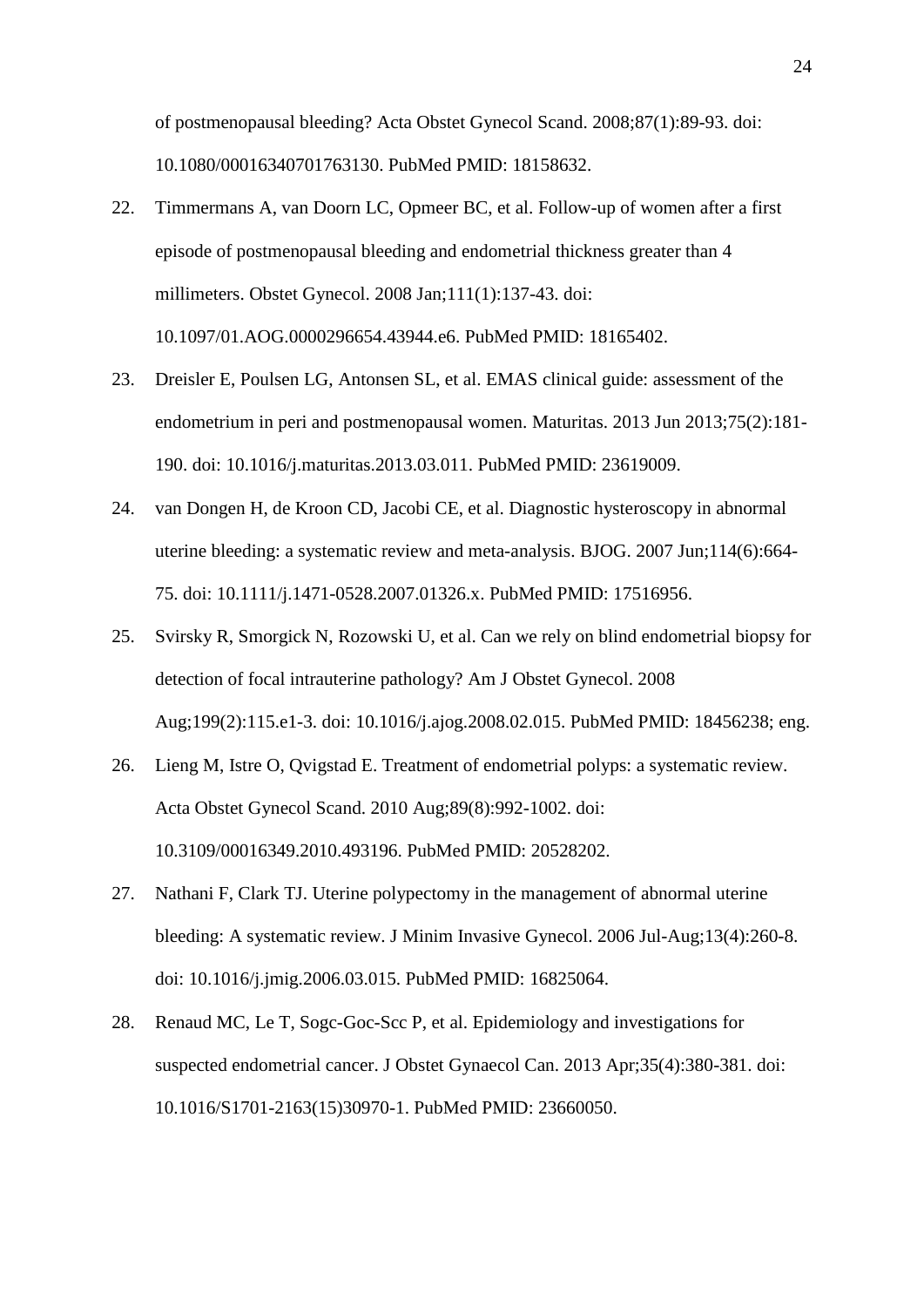## **Tables legends**

Figure 1: Summary of the investigations performed and the outcome at first referral for women with multiple referral with PMB (*n*=385)

**Table 1:** Women's demographic and clinical characteristics (*n=*1902)

**Table 2:** Investigation results (*n*=1902)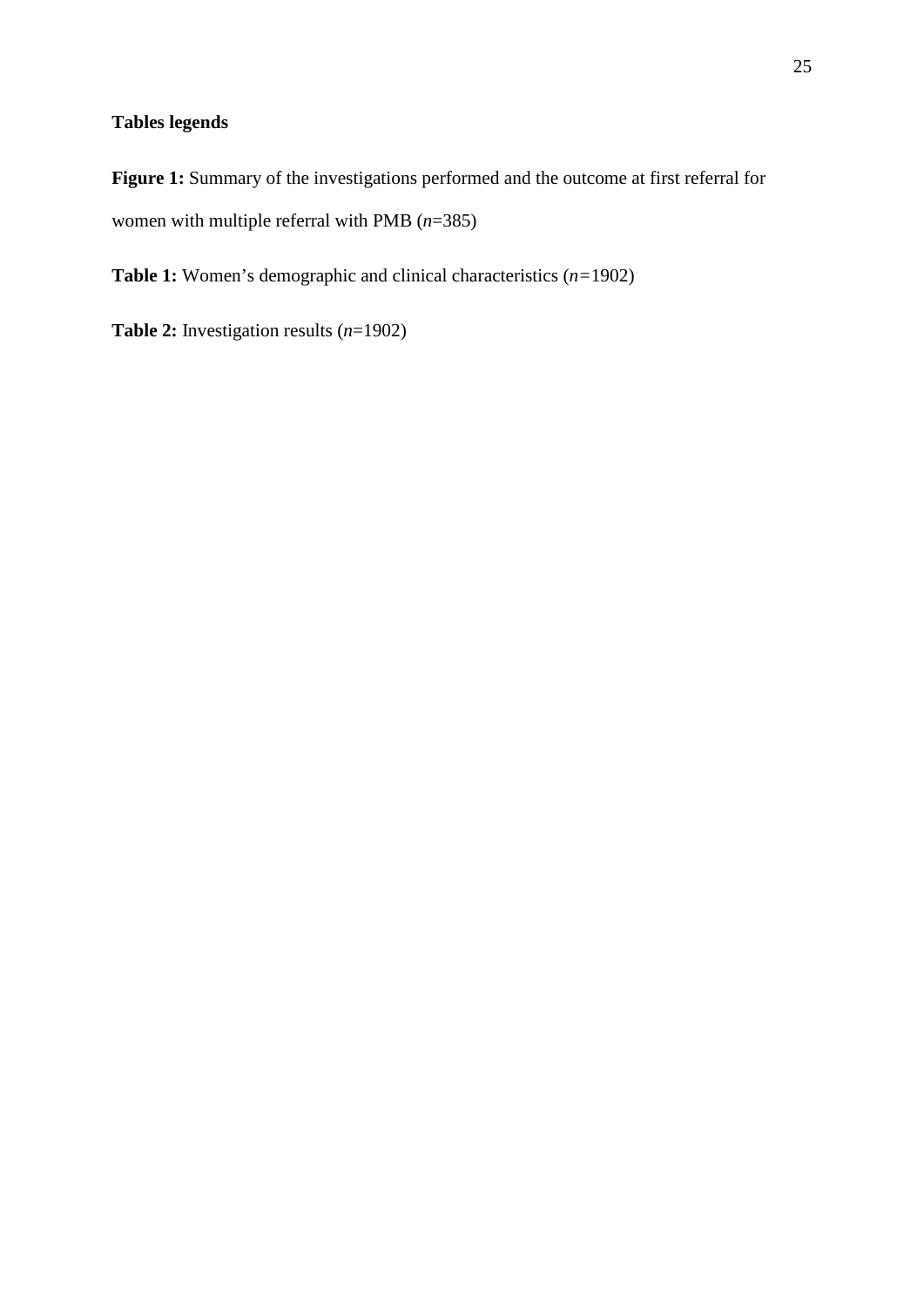| Variable                     | <b>Recurrent PMB</b> | Single PMB episode | Total       |                         |
|------------------------------|----------------------|--------------------|-------------|-------------------------|
|                              | $n=385(20.2\%)$      | $n=1517(79.8\%)$   | $n=1902$    | $p$ -Value              |
| Age                          |                      |                    |             |                         |
| Group1                       | $62(55-70)$          | $56(52-65)$        |             | ${<}0.001$ <sup>*</sup> |
| Group 2                      | $66(58-71)$          | $63(57-74)$        |             | 0.95                    |
| Total                        | $62(56-70)$          | 56 (52-66)         |             | ${<}0.001$ <sup>*</sup> |
| LMP                          | 12(7)                | 9(7)               |             | ${<}0.001$ <sup>*</sup> |
| BMI                          | $30(26-36)$          | $29(25-35)$        |             | $0.027*$                |
| HRT users                    | 38 (9.8%)            | 148 (9.9%)         | 186 (9.8%)  | 0.9                     |
| Hypertension                 | 189 (49.1%)          | 611 (40.3%)        | 800 (42.1%) | $0.002$ *               |
| Diabetes                     | 88 (22.9%)           | 258 (17.1%)        | 346 (18.2%) | $0.008*$                |
| <b>Endometrial thickness</b> | 6.5(5.8)             | 6.3(5.5)           |             | 0.32                    |

## **Table 1: Women's demographic and clinical characteristics (***n=***1902)**

Group 1=Benign findings

Group 2=Endometrial hyperplasia or cancer

BMI=Body Mass Index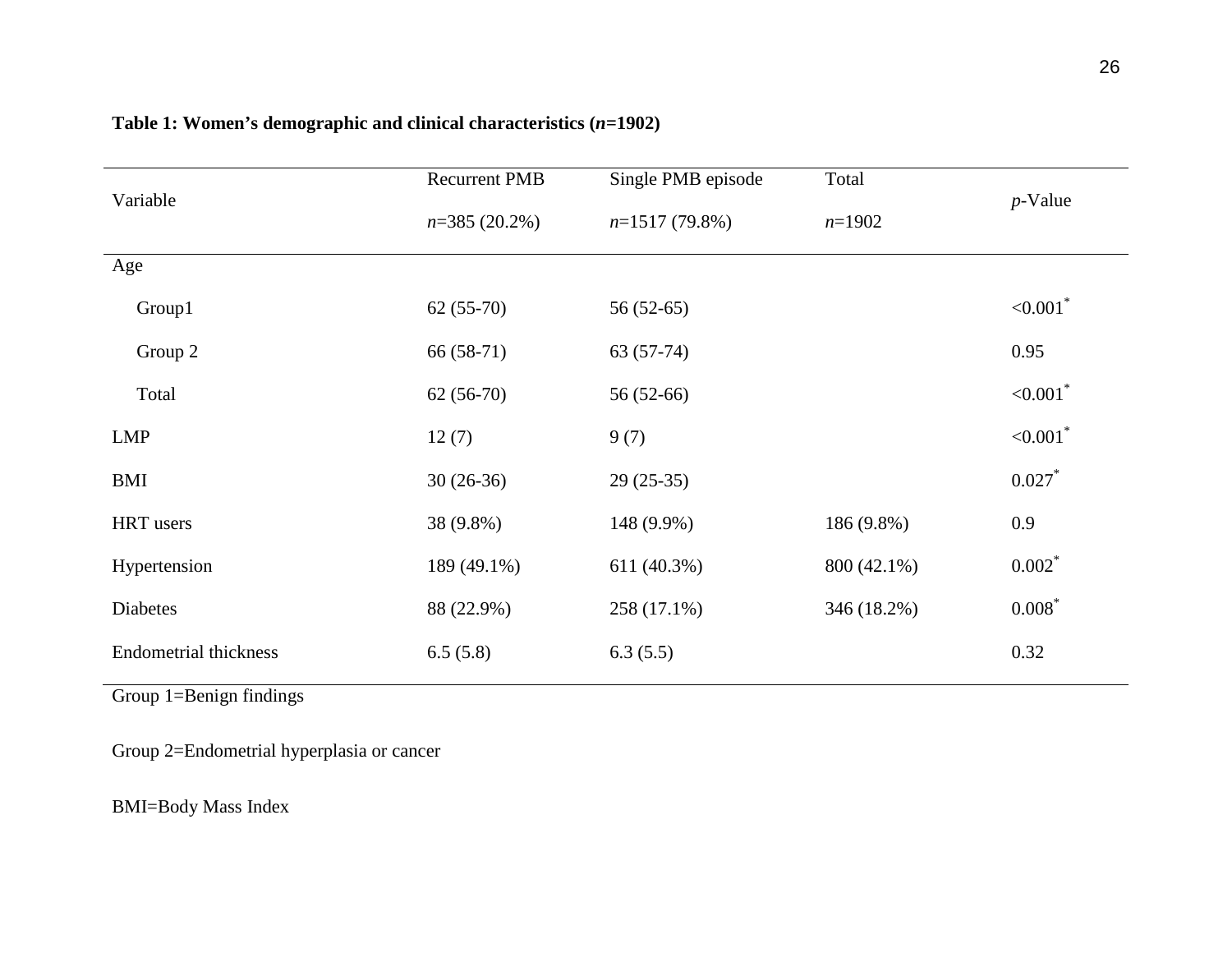CI=Confidence interval

HRT=Hormone Replacement Therapy

LMP=Last menstrual period

*\* p*<0.05 is considered significant

Values of Age and BMI are expressed as median (inter-quartile range)

Value of LMP is expressed as mean (standard deviation)

Values of HRT, hypertension, DM, outcome groups and endometrial polyps are expressed as *n* (%)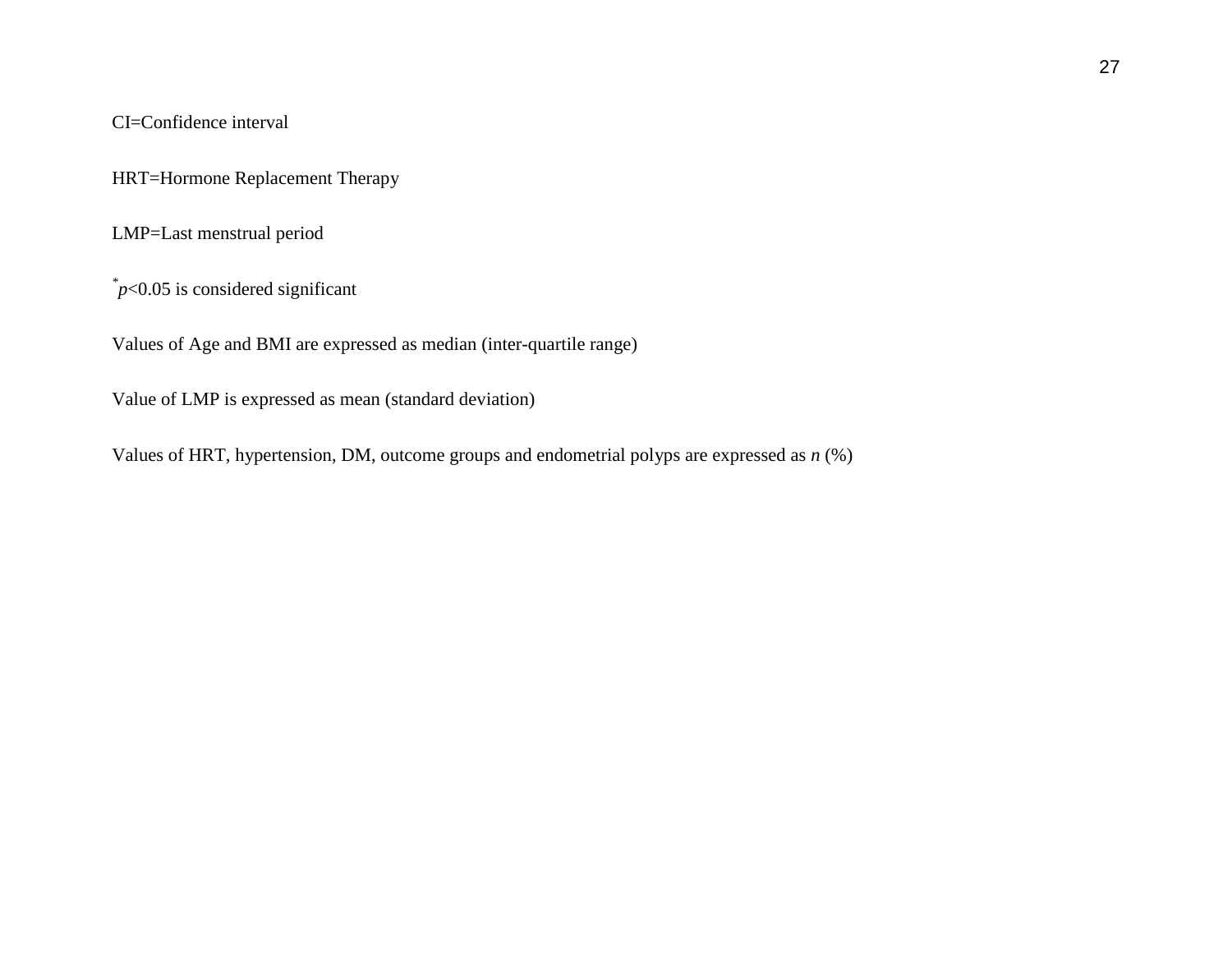## **Table 1: Investigations results (***n***= 1902)**

| Outcome               | <b>Recurrent PMB</b><br>$n=385(20.2%4)$ | Single PMB<br>Episode<br>$n=1517(79.8\%)$ | Total<br>$n=1902$ | $p$ value | OR (95% CI)        |
|-----------------------|-----------------------------------------|-------------------------------------------|-------------------|-----------|--------------------|
| Group 1               | 353 (91.7%)                             | 1358 (89.5%)                              | 1711 (90%)        |           |                    |
| Endometrial polyp     | 80 (20.8%)                              | 214 (14.1%)                               | 294 (15.5%)       | $0.002^*$ | 1.6 $(1.2-2.1)^a$  |
| Other benign findings | 273 (70.9%)                             | 1144 (75.2%)                              | 1417 (74.5%)      |           |                    |
| Group 2               | 32 (8.3%)                               | 159 (10.5%)                               | 191 (10%)         | 0.21      | $0.77 (0.5-1.1)^b$ |

Group 1=Benign findings

Group 2=Endometrial hyperplasia or cancer

CI=Confidence interval

OR=Odds ratio

PMB=Postmenopausal bleeding

Group 1=Benign findings

Group 2=Endometrial hyperplasia or cancer